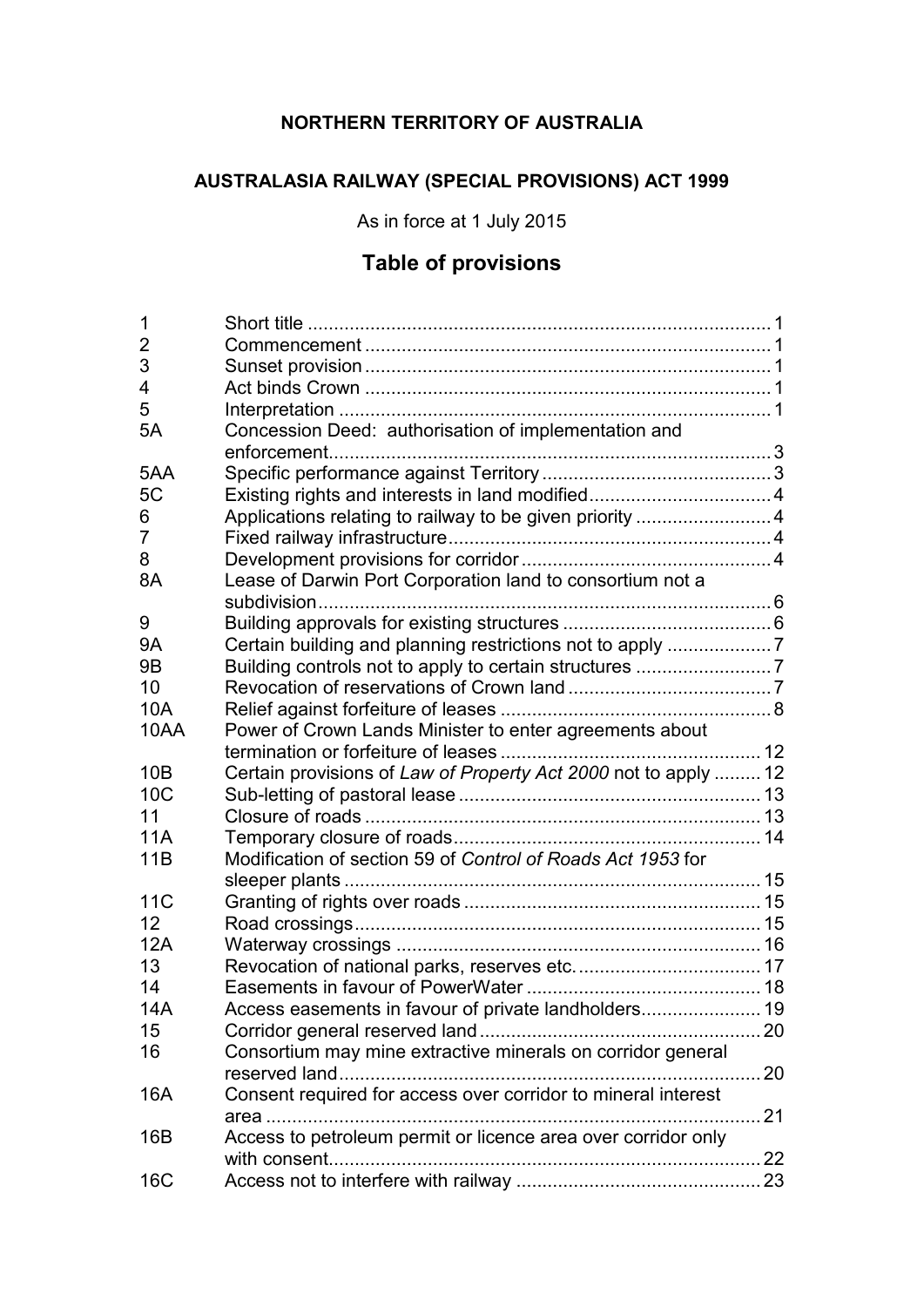| Activities under mineral interest not to interfere with railway  24 | 23                                                              |
|---------------------------------------------------------------------|-----------------------------------------------------------------|
|                                                                     | 24                                                              |
|                                                                     | 24                                                              |
|                                                                     | 24                                                              |
| Places and objects to which Heritage Conservation Act 1991          | 24                                                              |
|                                                                     |                                                                 |
| Workmen's Liens Act 1893 does not operate during                    |                                                                 |
| construction.                                                       | 26                                                              |
|                                                                     | 27                                                              |
|                                                                     | 27                                                              |
|                                                                     | 28                                                              |
|                                                                     | 29                                                              |
| Transitional matters for Mineral Titles Act 2010                    | 29                                                              |
|                                                                     | Activities on petroleum permit or licence area not to interfere |

#### **ENDNOTES**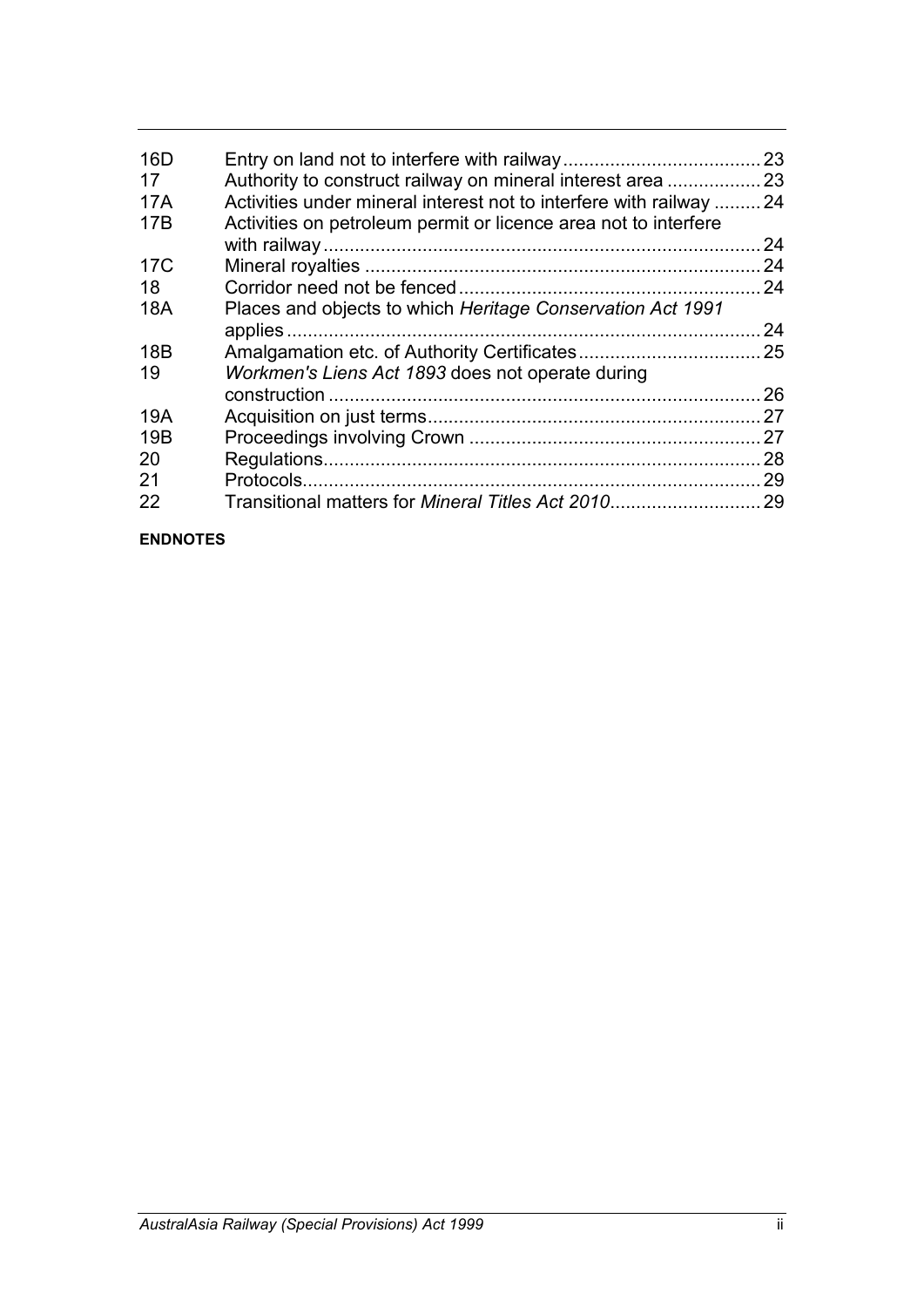# **NORTHERN TERRITORY OF AUSTRALIA**

As in force at 1 July 2015 \_\_\_\_\_\_\_\_\_\_\_\_\_\_\_\_\_\_\_\_

\_\_\_\_\_\_\_\_\_\_\_\_\_\_\_\_\_\_\_\_

# **AUSTRALASIA RAILWAY (SPECIAL PROVISIONS) ACT 1999**

### **An Act to make provision in connection with the railway from Tarcoola to Darwin and for related purposes**

#### **1 Short title**

This Act may be cited as the *AustralAsia Railway (Special Provisions) Act 1999*.

#### **2 Commencement**

The provisions of this Act come into operation on the date, or respective dates, fixed by the Administrator by notice in the *Gazette*.

#### **3 Sunset provision**

Where a regulation declares that section 6, 16 or 19 ceases to operate on and after a specified date, being a date not earlier than the date on which the regulation is notified in the *Gazette*, the section ceases to operate on and after that date.

#### **4 Act binds Crown**

This Act binds the Crown in right of the Territory and, so far as the legislative power of the Legislative Assembly permits, the Crown in all its other capacities.

#### **5 Interpretation**

(1) In this Act, unless the contrary intention appears:

*additional land* means land in relation to which section 8 of this Act is declared under section 8(7) to apply.

*Concession Deed* means the Concession Deed in respect of the construction, operation and maintenance of the railway entered into by South Australia, the Territory, the Corporation and the consortium as amended and in force from time to time.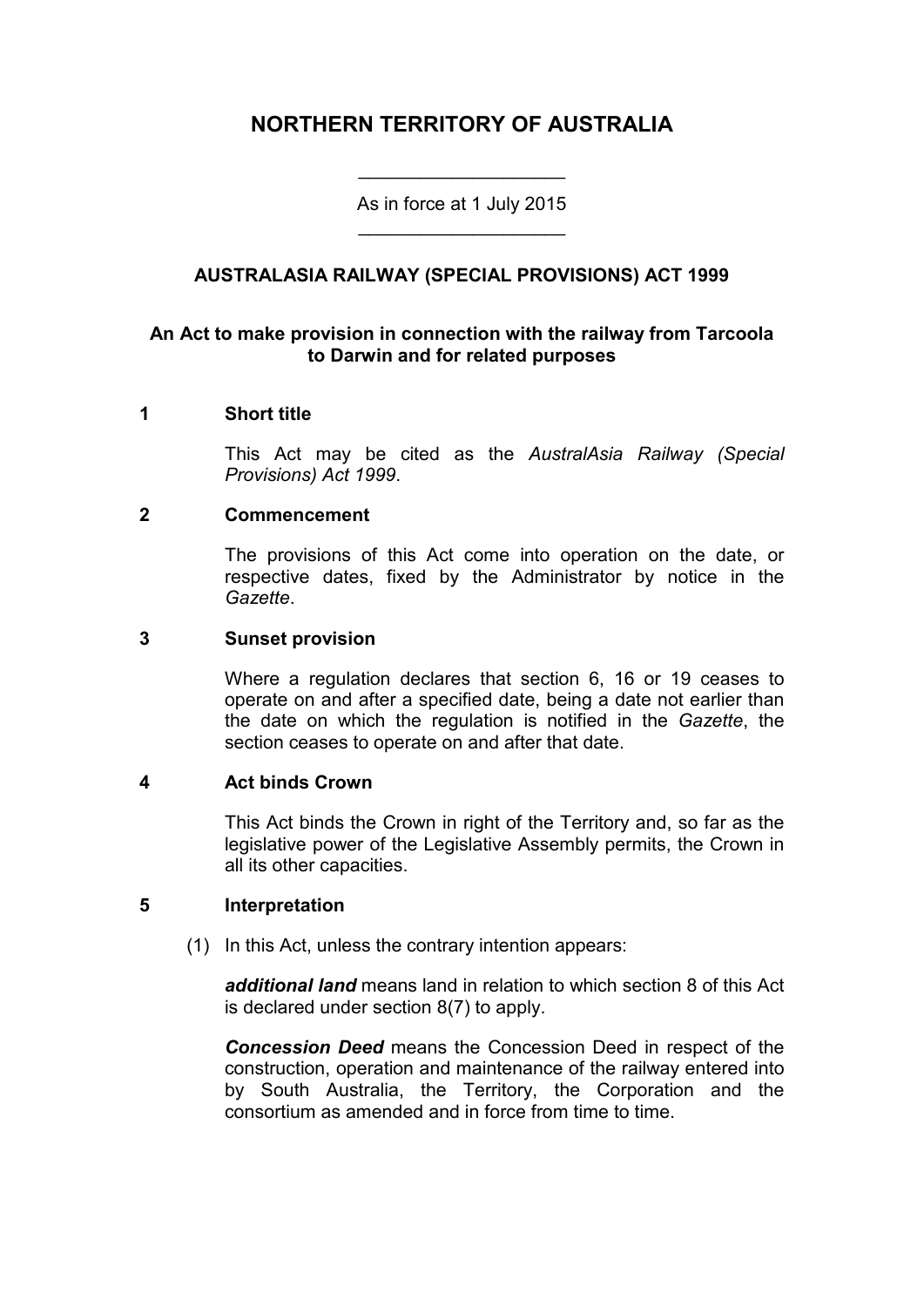*consortium* means the person or group of persons responsible for constructing and operating the railway and includes:

- (a) if the consortium is a person the successors and assignees of the person;
- (b) if the consortium is a group of persons a member of the group and the successors and assignees of the group and of a member of the group; and
- (c) a contractor or other person acting for or on behalf of the consortium or a member of the consortium in connection with the construction or operation of the railway or both.

*Corporation* means The AustralAsia Railway Corporation established by section 4 of the *AustralAsia Railway Corporation Act 1996*.

*corridor* means the land leased by the Territory or another person to the Corporation for the construction, operation and maintenance of the railway from Tarcoola in South Australia to Darwin in the Territory.

*corridor general reserved land*, see section 15(1).

*fixed railway infrastructure*, in relation to the railway, means:

- (a) railway track; or
- (b) buildings, installations or equipment for:
	- (i) the operation and use of railway track;
	- (ii) the embarkation and disembarkation of passengers; or
	- (iii) the loading and unloading of goods.

*mineral interest* means one of the following:

- (a) a mineral title mentioned in section 11(1) of the *Mineral Titles Act 2010*;
- (b) a non-compliant existing interest as defined in section 204(1) of the *Mineral Titles Act 2010*.

*mineral interest area* means the area of land to which a mineral interest relates.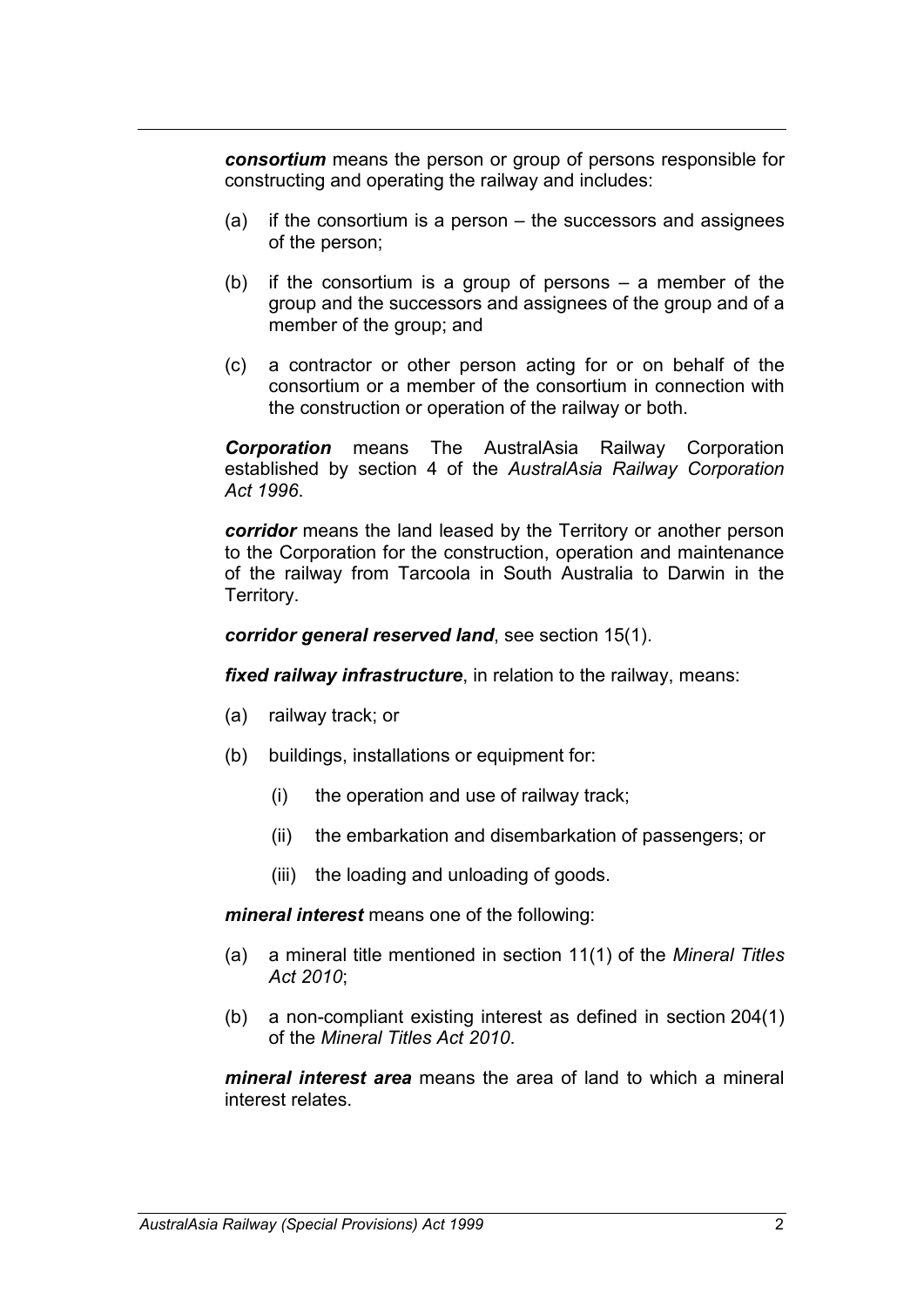*railway* means the railway from Tarcoola to Darwin and associated facilities, plant and equipment, rolling stock and all other assets required for the operation of the railway and includes the rights to use the corridor.

*road* has the same meaning as in the *Control of Roads Act 1953*.

*survey plan* means a plan of a land boundary survey approved by the Surveyor-General under section 49 of the *Licensed Surveyors Act 1983*.

- (2) Subject to subsection (1), where a word used in a section of this Act is defined in an Act referred to in the section, the word has the same meaning in that section as it has in the Act so referred to.
- (3) A section of this Act (which includes the definitions incorporated into the section under subsection (1)) that refers to another Act is incorporated into and is to be read as one with the other Act.

#### **5A Concession Deed: authorisation of implementation and enforcement**

- (1) The implementation of the Concession Deed is authorised.
- (2) Despite any Act or other law in force in the Territory to the contrary, an order for specific performance may be made and enforced against the Territory or the Corporation in respect of its obligations under the Concession Deed or any other agreement, contract, deed or other arrangement entered into for a purpose connected with the construction, operation or maintenance of the railway in the same circumstances and on the same conditions as an order for specific performance could be ordered and enforced against a subject of the Crown.
- (3) For the purposes of the law of the Territory, the conferral of rights on the consortium by the Concession Deed is not to be taken to be a grant of a monopoly.

# **5AA Specific performance against Territory**

Despite any Act or other law in force in the Territory to the contrary, an order for specific performance may be made and enforced against the Territory in respect of its obligations under an agreement, contract, deed or other arrangement entered into for a purpose connected with the construction, operation or maintenance of the railway in the same circumstances and on the same conditions as an order for specific performance could be ordered and enforced against a subject of the Crown.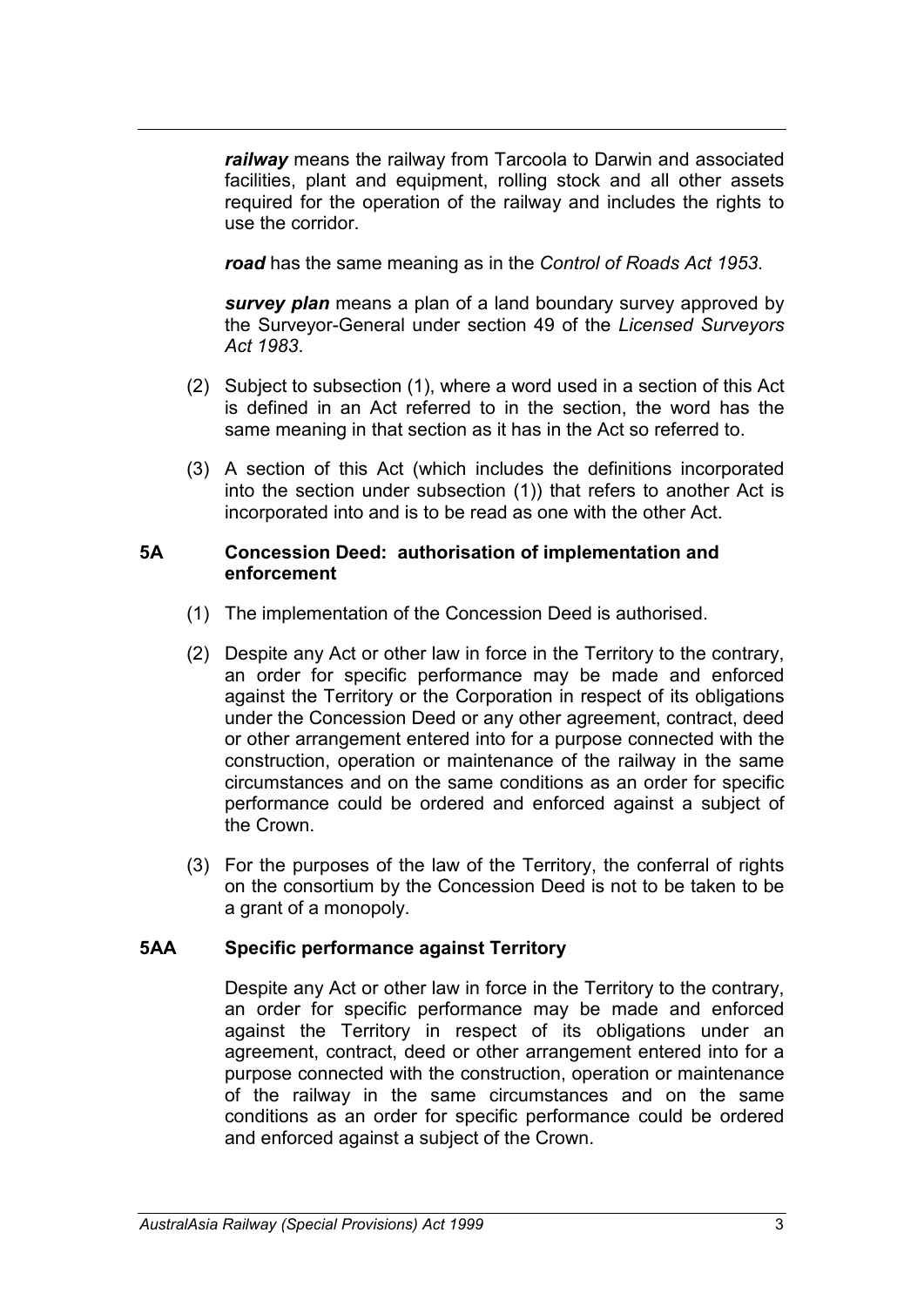### **5C Existing rights and interests in land modified**

- (1) Subject to sections 13(3), 14, 14A and 17A, a right or interest in or in relation to land forming part of the corridor that existed immediately before the commencement of this section is modified in the manner, and to the extent, necessary to enable the consortium to construct, operate and maintain the railway.
- (2) Subject to section 17A, a right or interest under the *Mineral Titles Act 2010* in relation to land forming part of the corridor is modified in the manner, and to the extent, necessary to enable the consortium to construct, operate and maintain the railway.
- (3) For subsection (2), a right or interest includes a right to enter land, do work, and have access to a mineral title area, as mentioned in section 83 of the *Mineral Titles Act 2010*.
- (4) This section does not apply to a right or interest granted to the Corporation or consortium.

# **6 Applications relating to railway to be given priority**

Each minister, statutory corporation and local government council must ensure that:

- (a) in the case of a minister the minister and officers in the departments administered by the minister; and
- (b) in the case of a statutory corporation or local government council – the corporation or council and officers employed by it,

give priority to considering applications by the consortium in connection with the construction or operation of the railway or both.

# **7 Fixed railway infrastructure**

Despite any other law of the Territory, fixed railway infrastructure does not merge with the land to which it is affixed and may be dealt with and disposed of as personal property.

# **8 Development provisions for corridor**

- (1) The Planning Scheme under the *Planning Act 1999* is to be taken to include development provisions applying to the corridor and additional land and, subject to this section, the *Planning Act 1999*  (except Part 6) applies accordingly.
- (2) The Planning Minister is the consent authority for the corridor and additional land.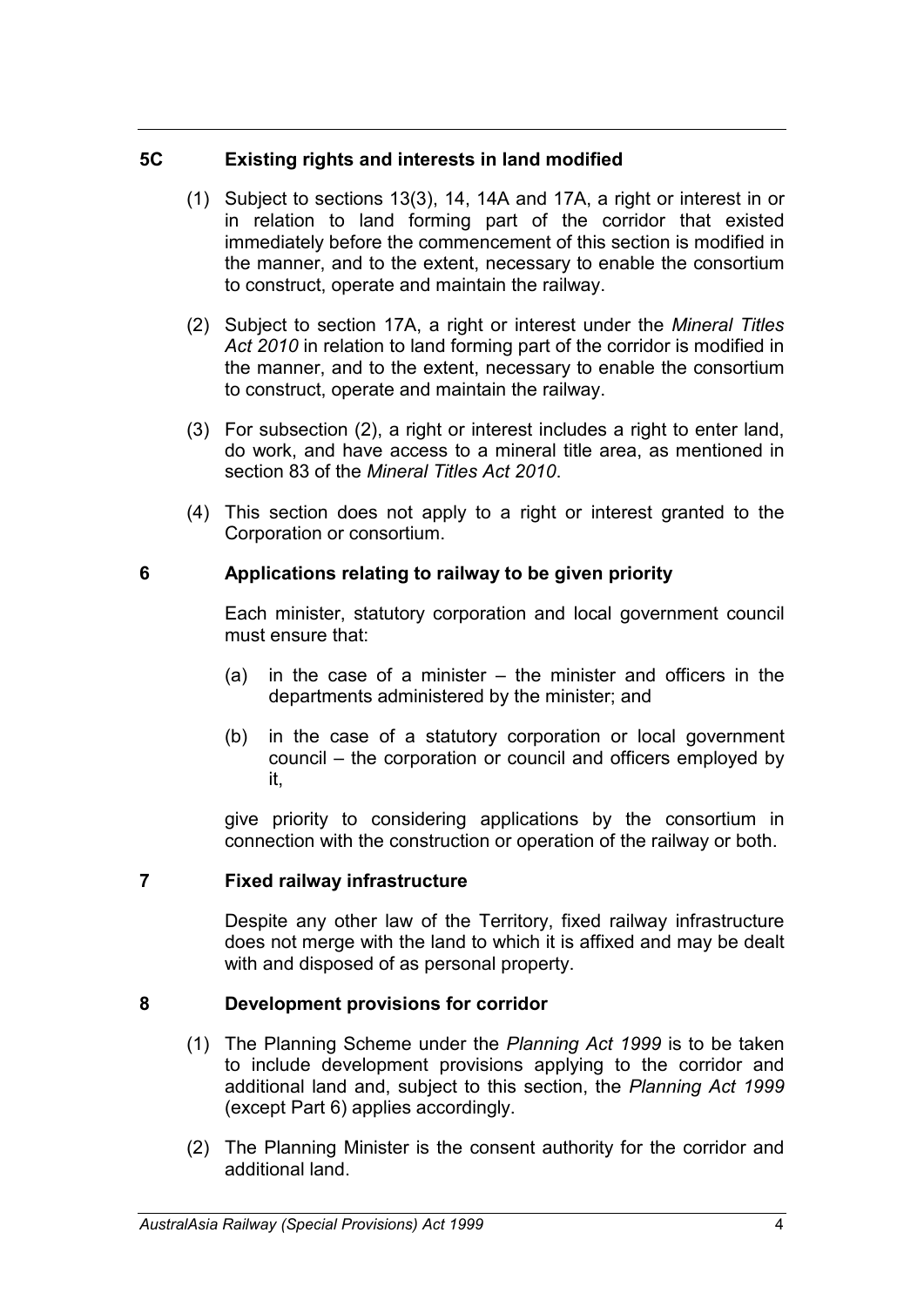- (3) The development provisions under subsection (1) allow the use and development of the corridor and additional land for the purposes of construction, operation and maintenance of the following without the consent of the consent authority:
	- (a) railway track;
	- (b) bridges, tunnels, earthworks and other structures to support railway track;
	- (c) drainage works;
	- (ca) turkeynest dams;
	- (cb) water extraction facilities;
	- (d) signalling and other communication systems;
	- (e) power lines;
	- (f) airstrips;
	- (g) construction camps but only during the construction of the railway;
	- (h) temporary office and residential accommodation but only during the construction of the railway.
- (4) The development provisions under subsection (1) allow any other use or development of the corridor or additional land only with the consent of the consent authority, including the construction, operation and maintenance of the following:
	- (a) railway sleeper manufacturing plants;
	- (b) facilities for the embarkation and disembarkation of passengers;
	- (c) facilities for the loading and unloading or storage of goods;
	- (d) facilities for maintaining rolling stock;
	- (e) facilities for the control of trains;
	- (f) construction camps to which subsection  $(3)(g)$  does not apply;
	- (g) office and residential accommodation to which subsection (3)(h) does not apply.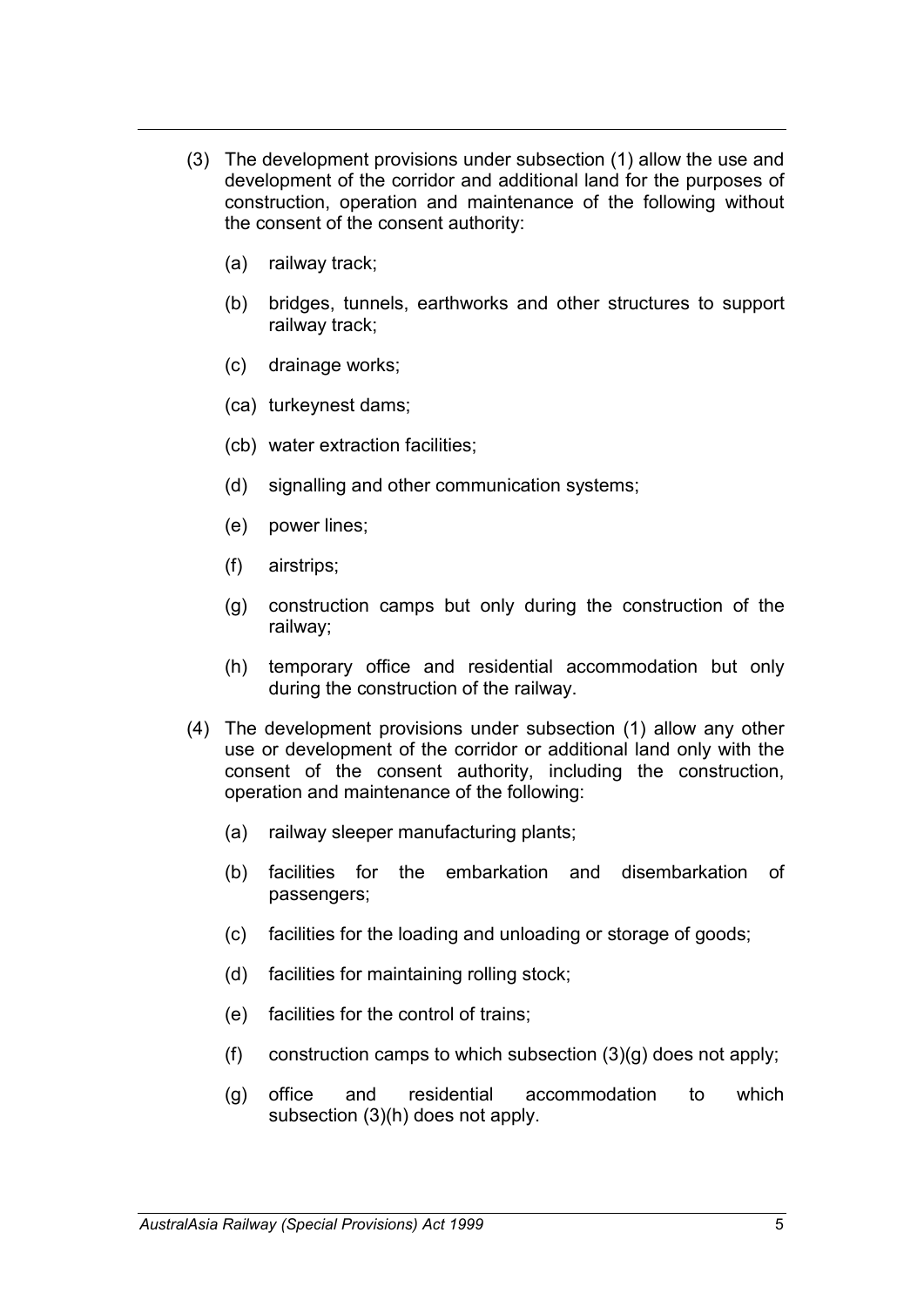- (5) Division 2 of Part 5 of the *Planning Act 1999* does not apply in relation to a development application in respect of the corridor or additional land unless the Planning Minister determines that, in the circumstances of the particular application, it is appropriate for that Division to apply.
- (6) Despite any development provisions in force under the *Planning Act 1999* immediately before the commencement of this section, the use, operation and maintenance of the railway (including fixed railway infrastructure and other buildings or structures in existence, and works being carried out, immediately before the commencement of this section) are to be taken to be existing uses of and works in relation to the corridor under Part 4 of the *Planning Act 1999*.
- (7) The Planning Minister may, by notice in the *Gazette*, declare that this section applies in relation to land additional to the corridor that is specified in the notice.
- (8) Neither a declaration under subsection (7) nor anything done in relation to land the subject of a declaration under subsection (7) creates, or has the effect of creating, a subdivision within the meaning of the *Planning Act 1999*.
- (9) The development provisions under subsection (1) prevail over any other development or other provision under the Planning Scheme or a provision of the *Planning Act 1999*, whether the provision was in force before or after the commencement of this section.
- (10) In this section, *Planning Minister* means the Minister for the time being administering the *Planning Act 1999*.

#### **8A Lease of Darwin Port Corporation land to consortium not a subdivision**

Despite section 5 of the *Planning Act 1999*, a lease granted by the Darwin Port Corporation to the consortium for the purposes of the railway is not a subdivision for the purposes of that Act.

#### **9 Building approvals for existing structures**

- (1) Fixed railway infrastructure and any other buildings or structures existing in the corridor immediately before the commencement of this section (*existing structures*) are to be taken to comply:
	- (a) in the case of existing structures in relation to which the former Building Act applies by virtue of section 170 of the current Building Act – with the requirements of the former Building Act; and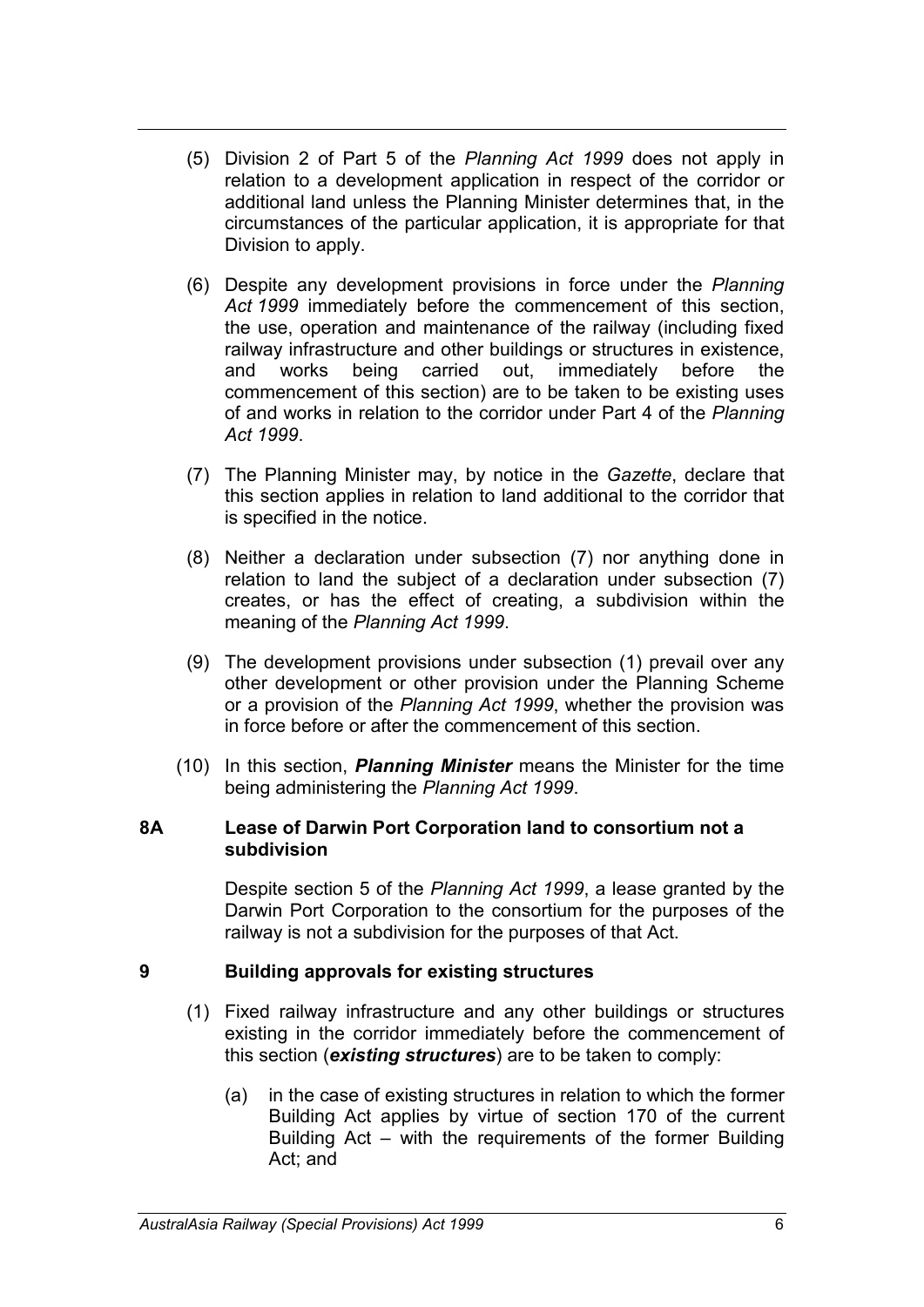(b) in the case of existing structures in relation to which the current Building Act applies – with the requirements of the current Building Act,

and all relevant approvals, consents, permits, reports and other things required by or under the former Building Act or the current Building Act (as the case requires) are to be taken to have been issued or obtained in respect of those existing structures.

(2) In subsection (1):

*current Building Act* means the *Building Act 1993* as in force immediately before the commencement of this section.

*former Building Act* means the *Building Act 1993* as in force immediately before 1 September 1993.

### **9A Certain building and planning restrictions not to apply**

A provision of the *Planning Act 1999* or *Building Act 1993*, or of an instrument of a legislative or administrative character made under those Act, that relates to the siting of buildings, plot ratios or to buildings constructed across lot boundaries does not apply to the corridor or to additional land.

### **9B Building controls not to apply to certain structures**

- (1) Despite section 6(2) of the *Building Act 1993*, Parts 4 to 13 (inclusive) of that Act do not apply in relation to a structure referred to in section 8(3)(a) to (f) (inclusive) wherever in the Territory the structure is situated.
- (2) To avoid doubt, in accordance with section 6(2) of the *Building Act 1993*, Parts 4 to 13 (inclusive) of that Act apply in relation to a structure referred to in section  $8(3)(q)$  or (h) or  $8(4)(a)$  to  $(g)$ (inclusive) that is situated in a part of the Territory in respect of which a declaration under section 6(2) of the *Building Act 1993* is in force.

# **10 Revocation of reservations of Crown land**

- (1) The Minister may, by notice in the *Gazette*, declare that any reservation under section 76 of the *Crown Lands Act 1992* extending over any part of the land described in the notice (being land in or to be included in the corridor) is, to that extent, revoked.
- (2) A declaration under subsection (1) has effect according to its tenor and despite the provisions of the *Crown Lands Act 1992* relating to the revocation of reservations.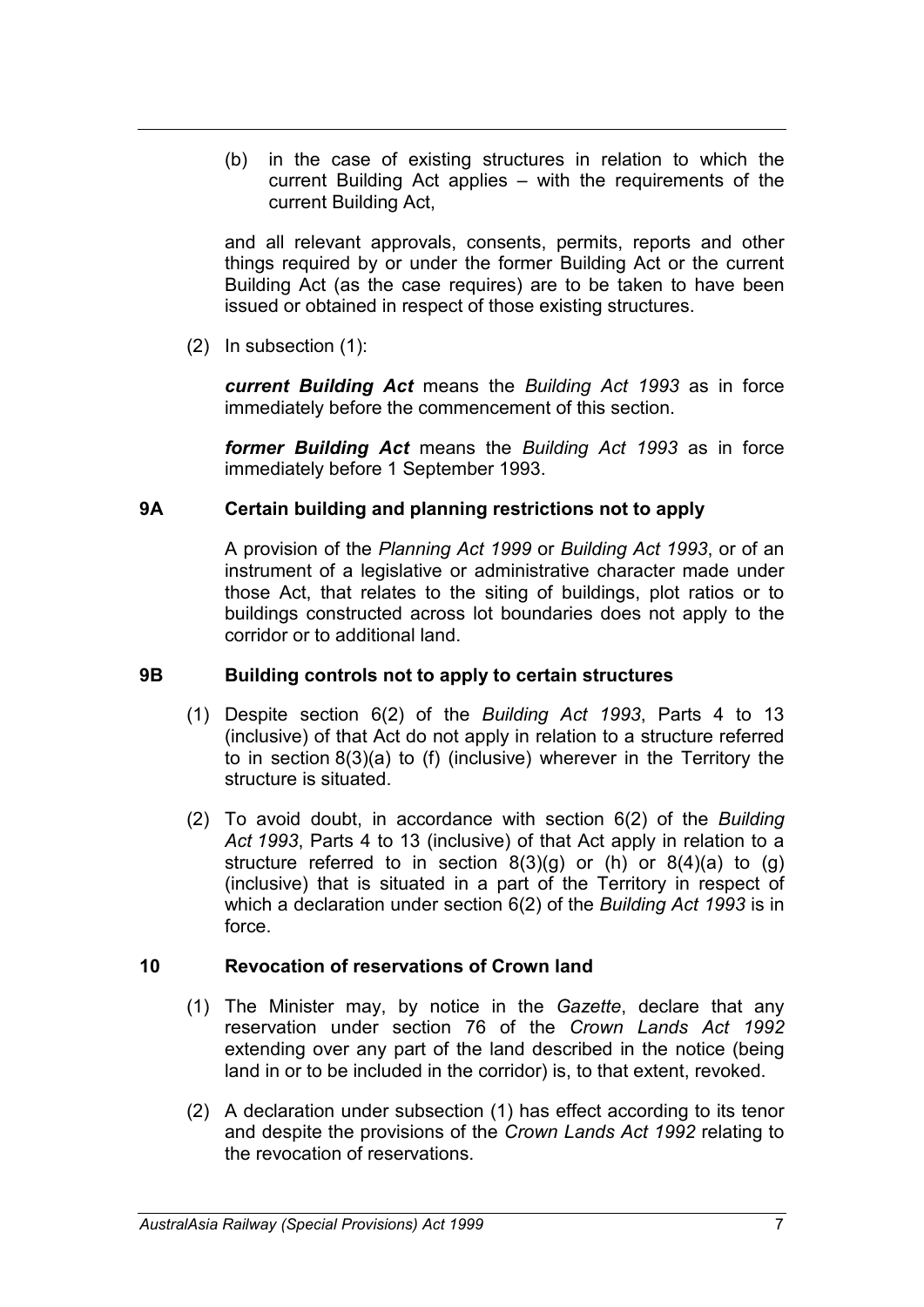#### **10A Relief against forfeiture of leases**

- (1) In relation to a registered lease:
	- (a) sections 136 to 140 (inclusive) of the *Law of Property Act 2000* (Act No. 1 of 2000) apply subject to the modifications that:
		- (i) may be made to, or that may apply in relation to, those provisions by virtue of this section; or
		- (ii) may be made by regulation; and
	- (b) the provisions of the *Crown Lands Act 1992* relating to forfeiture of leases and Part 13, Division 2 of the *Business Tenancies (Fair Dealings) Act 2003* do not apply.
- (2) Relief against forfeiture of a lease (whether under section 138 or 139 of the applied provisions or any other law of the Territory, including the common law and the law of equity) is not available if the lease is being terminated as a consequence of the lawful termination of the Concession Deed.
- (3) On an application for relief against forfeiture of a registered lease under section 138 of the applied provisions, subject to subsections (2) and (11), the Supreme Court must grant the relief unless the Court is satisfied:
	- (a) that there has been a material breach of the lease;
	- (b) that written notice of the breach has been given to the lessee, any sublessee under a registered sublease and the holder of any registered security over the lease or any registered sublease requiring:
		- (i) in the case of a remediable breach, including a breach for non-payment of rent – the breach to be remedied;
		- $(ii)$  in the case of a non-remediable breach the payment of reasonable compensation; or
		- (iii) in the case of a breach which is partly remediable and partly non-remediable – the breach to be remedied to the extent that it is capable of remedy and otherwise the payment of reasonable compensation;
	- (c) that a reasonable period of time to comply with the requirements set out in the notice under paragraph (b) has been given;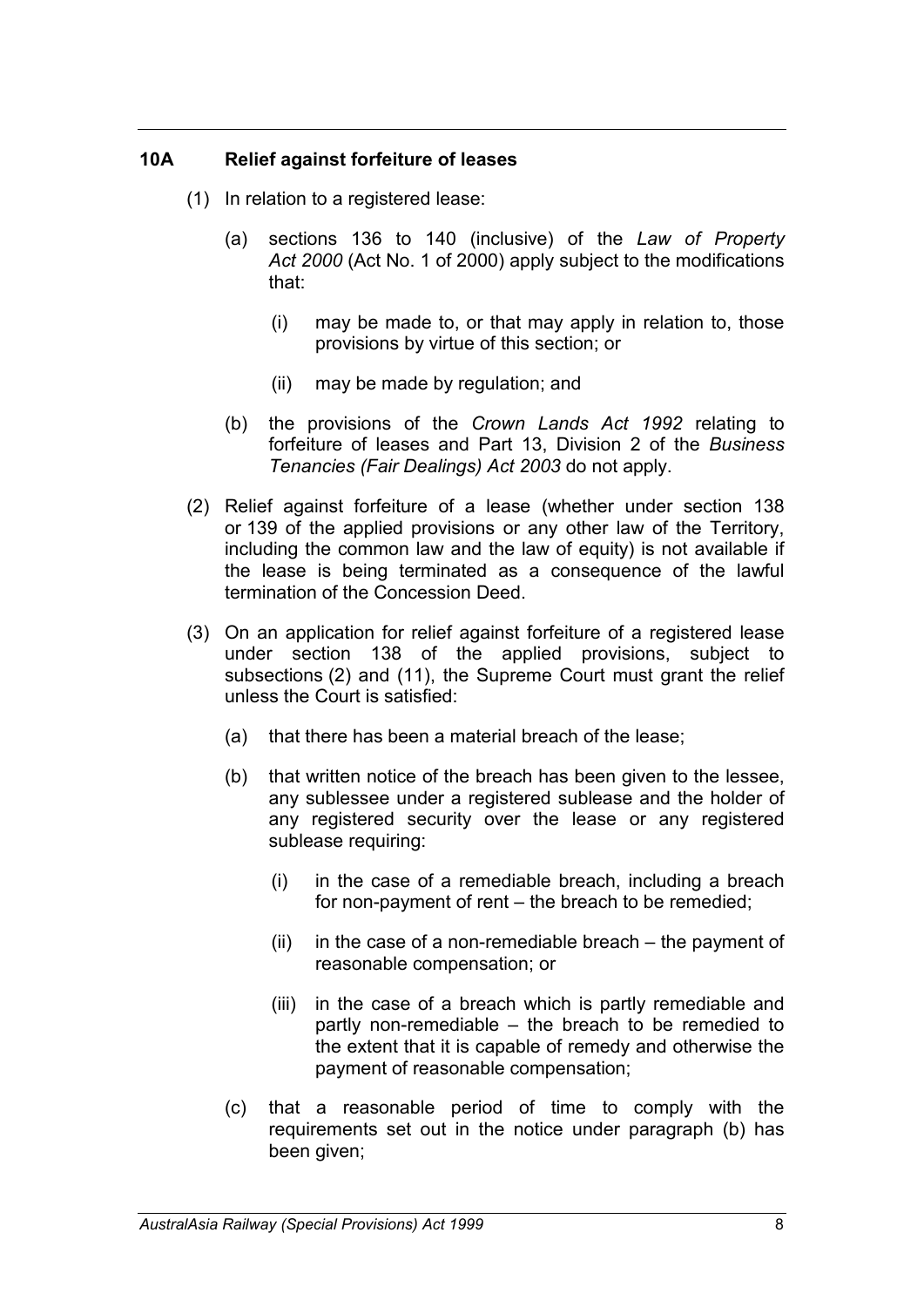- (d) in the case of a breach which is remediable or partly remediable – that the breach has not been remedied and none of the lessee, any sublessee under a registered sublease or the holder of any registered security over the lease or any registered sublease is diligently pursuing the remedy of the breach or that part of the breach that is remediable; and
- (e) in the case of a breach which is non-remediable or partly non-remediable – that reasonable compensation has not been paid.
- (4) If a lessee under a registered lease is not entitled to relief under subsection (3), subject to subsection (2), the Supreme Court may grant the lessee relief in accordance with section 138(2) and (3) of the applied provisions.
- (5) Section 138 of the applied provisions (as modified by the operation of subsection (3) of this section) is to operate as if the section included a provision allowing a sublessee under a registered sublease or the holder of any registered security over a registered sublease to make application under that section in relation to the registered headlease (and such an application may be made even though the headlessee has not applied for relief under that section).
- (6) Section 139 of the applied provisions is to operate as if the section included a provision allowing the holder of any registered security over a registered sublease to make application under that section as if the holder of the security were a sublessee.
- (7) On an application in relation to a registered headlease under section 139 of the applied provisions by a sublessee under a registered sublease or the holder of any registered security over a registered sublease, the Supreme Court must, subject to subsections (8) and (11), grant the application unless:
	- (a) the granting of the application would be inconsistent with a decision on an application under section 138 of the applied provisions;
	- (b) the Court is satisfied, in respect of any breach of the headlease, that the headlessee has not had a reasonable opportunity:
		- (i) to remedy the breach or to pay reasonable compensation or both; or
		- (ii) to apply for relief against forfeiture,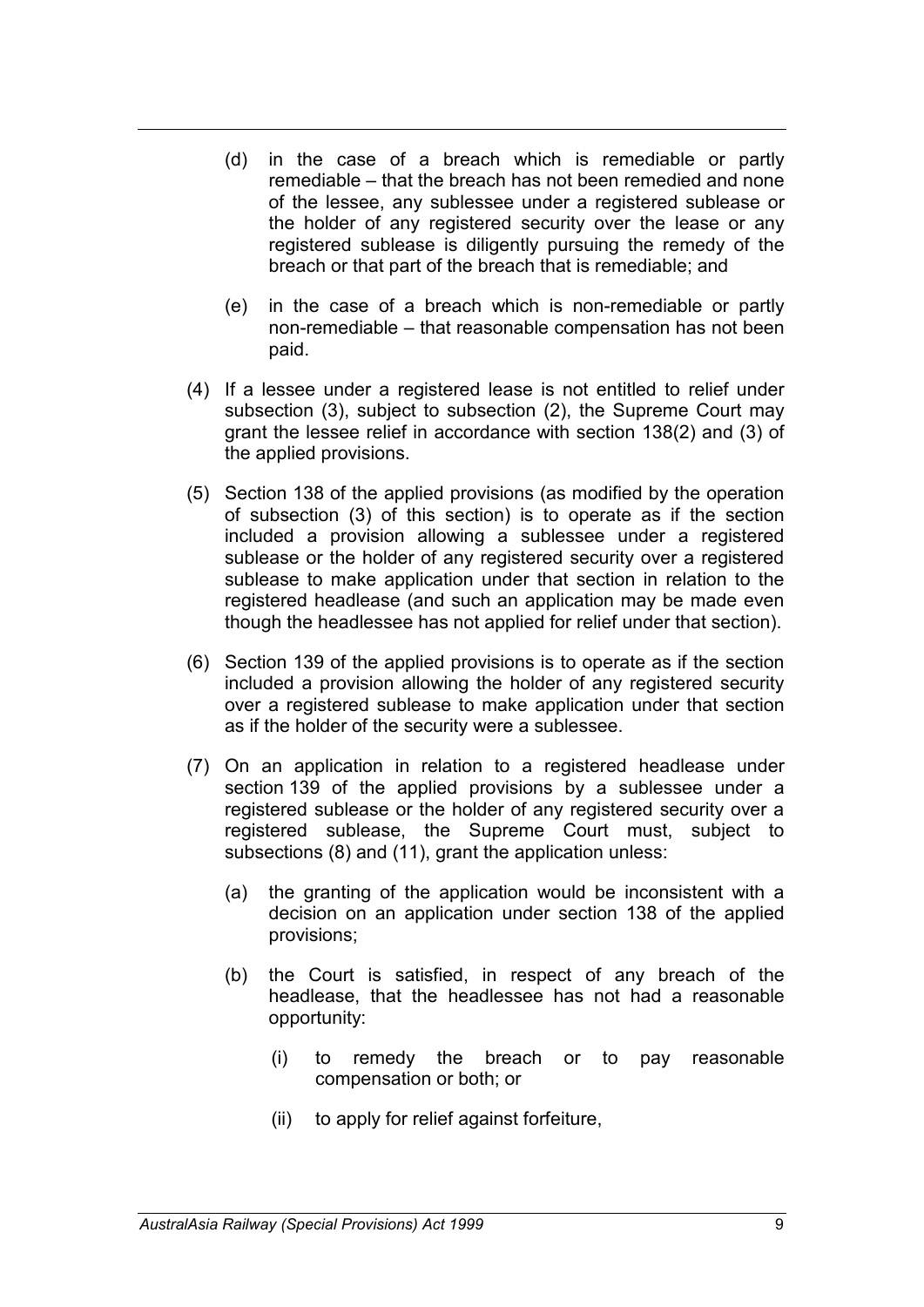taking into account:

- (iii) sections 137 and 138 of the applied provisions and this section; and
- (iv) the principle that the preservation of the headlease (and any registered sublease) by way of orders under section 138 of the applied provisions (as modified by the operation of subsection (3) of this section) is to be preferred to the making of an order under section 139 of the applied provisions; or
- (c) the Court is satisfied, in respect of any breach of the headlease that is attributable to any act, omission or default of the sublessee or the holder of any registered security over the sublease:
	- (i) that written notice of the breach has been given to the sublessee and the holder of any registered security over the sublease requiring:
		- (A) in the case of a remediable breach, including a breach for non-payment of rent – the breach to be remedied;
		- (B) in the case of a non-remediable breach the payment of reasonable compensation; or
		- (C) in the case of a breach which is partly remediable and partly non-remediable – the breach to be remedied to the extent that it is capable of remedy and otherwise the payment of reasonable compensation;
	- (ii) that a reasonable period of time to comply with the requirements set out in the notice under subparagraph (i) has been given;
	- (iii) in the case of a breach which is remediable or partly remediable – that the breach has not been remedied and neither the sublessee nor the holder of any registered security over the sublease is diligently pursuing the remedy of the breach or that part of the breach that is remediable; and
	- (iv) in the case of a breach which is non-remediable or partly non-remediable – that reasonable compensation has not been paid.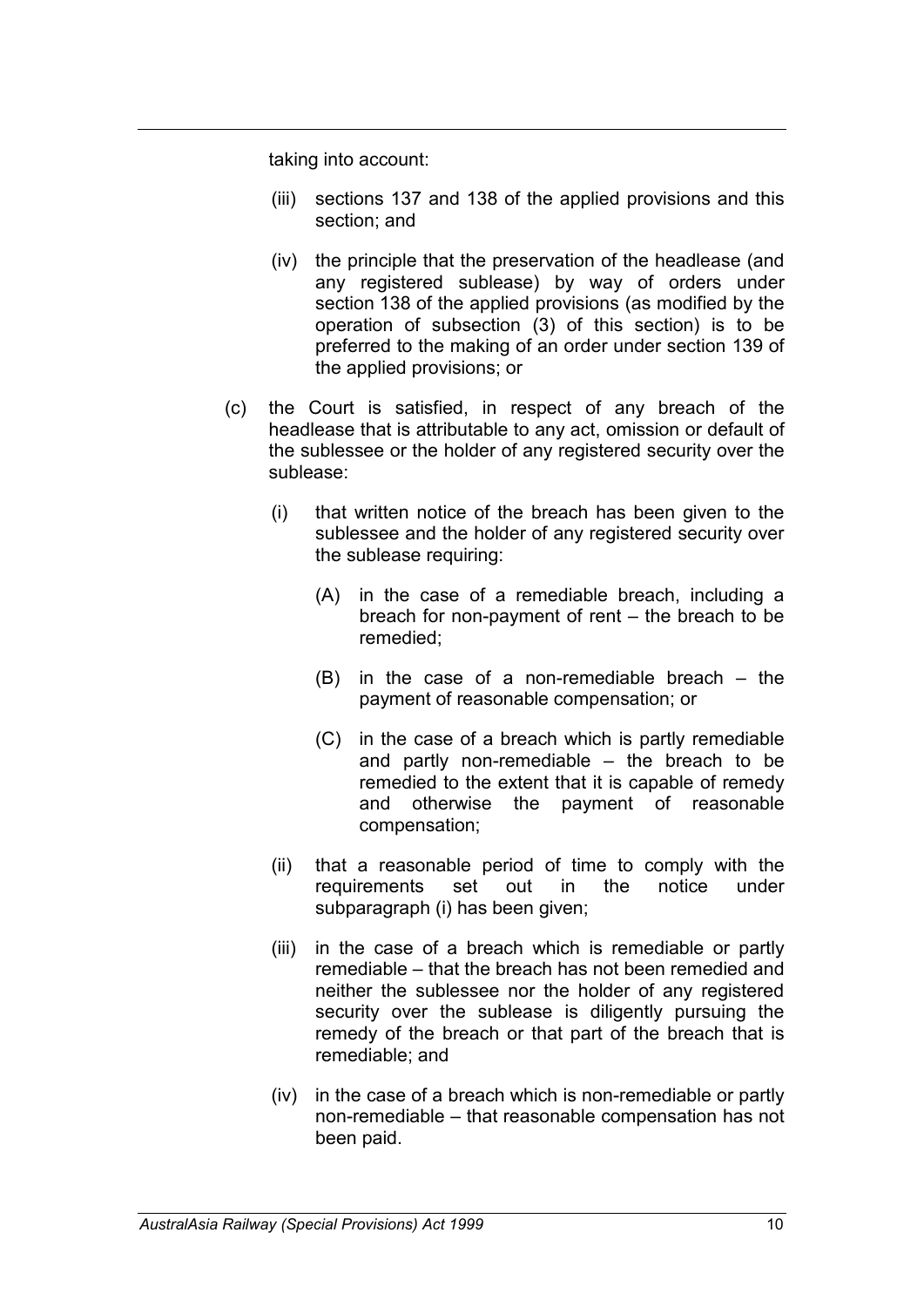- (8) Subsection (7) does not derogate from the operation of section 139(2) and (3) of the applied provisions.
- (9) If a sublessee under a registered sublease is not entitled to an order under subsection (7), subject to subsection (2), the Supreme Court may grant an order in accordance with section 139 of the applied provisions.
- (10) If the Supreme Court makes an order under section 139(1)(d) of the applied provisions in respect of a registered lease, the lease granted to the sublessee by virtue of the order (*the new lease*) is to include a provision to the effect:
	- (a) that despite any law to the contrary or any provisions as to the period of the new lease, the new lease will be automatically and simultaneously determined on the termination of the Concession Deed and without necessity of notice;
	- (b) that if the new lease is determined in the manner contemplated by paragraph (a), the new lease and any interests derived or dependent on the new lease will be determined for all time; and
	- (c) that, for the avoidance of doubt, it is expressly acknowledged and agreed by the parties to the new lease that, on the termination of the Concession Deed, the new lease is intended to and will expire by effluxion of time, despite any law.
- (11) The Supreme Court must not make an order under section 138 or 139 of the applied provisions in relation to a registered headlease on the application of a sublessee under a registered sublease or the holder of any registered security over a registered sublease unless:
	- (a) the headlessee; and
	- (b) any sublessee under a registered sublease or holder of any registered security over a registered sublease who is not the applicant,

has had notice of the application and the Court has given each of those persons who is entitled to such notice a reasonable opportunity to be heard on the application.

(12) In this section, unless the contrary intention appears:

*applied provisions* means sections 136 to 140 (inclusive) of the *Law of Property Act 2000* (Act No. 1 of 2000) as modified and applied under this section.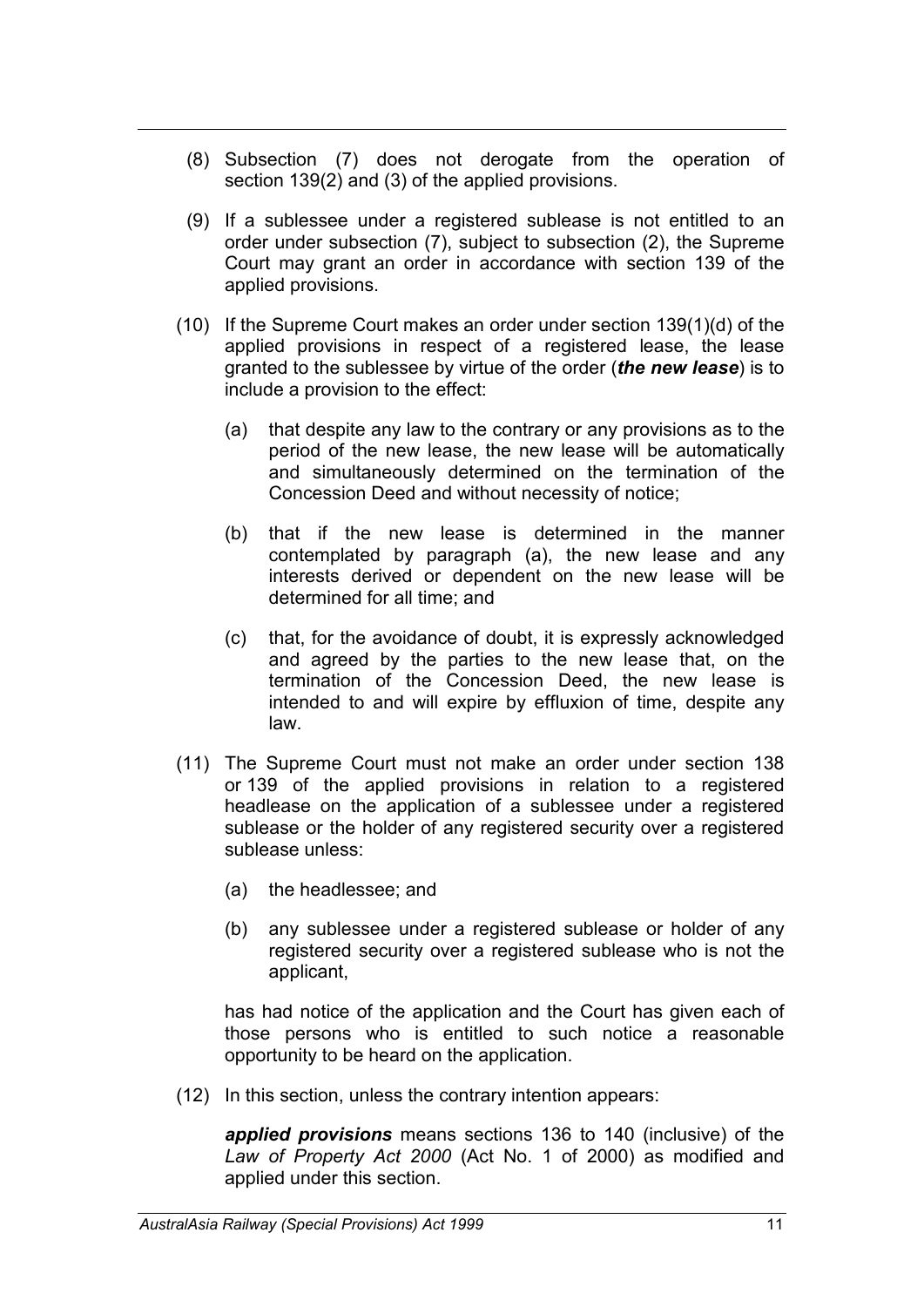*lease* means:

- (a) a lease over a part of the corridor and includes:
	- (i) a sublease over a part of the corridor; and
	- (ii) a lease over a part of the corridor granted by virtue of an order under section 139(1)(d) of the applied provisions; or
- (b) a lease over a part of the Port of Darwin granted for a purpose connected with the construction, operation or maintenance of the railway.

#### *lessee* includes:

- (a) a sublessee; and
- (b) the executors, administrators and assigns of a lessee.

#### **10AA Power of Crown Lands Minister to enter agreements about termination or forfeiture of leases**

- (1) Despite the provisions of the *Crown Lands Act 1992* relating to the termination and forfeiture of leases, the Crown Lands Minister may in the name of the Territory enter into an agreement relating to the termination or forfeiture of a lease over a part of the corridor granted under that Act, including an agreement that is inconsistent with the provisions of the *Crown Lands Act 1992* relating to the termination and forfeiture of leases.
- (2) In subsection (1), *Crown Lands Minister* means the Minister for the time being administering the *Crown Lands Act 1992* (except section 79).

#### **10B Certain provisions of** *Law of Property Act 2000* **not to apply**

Sections 134 and 141 of the *Law of Property Act 2000* do not apply in relation to:

- (a) a sublease over a part of the corridor; or
- (b) a lease over a part of the Port of Darwin granted for a purpose connected with the construction, operation or maintenance of the railway.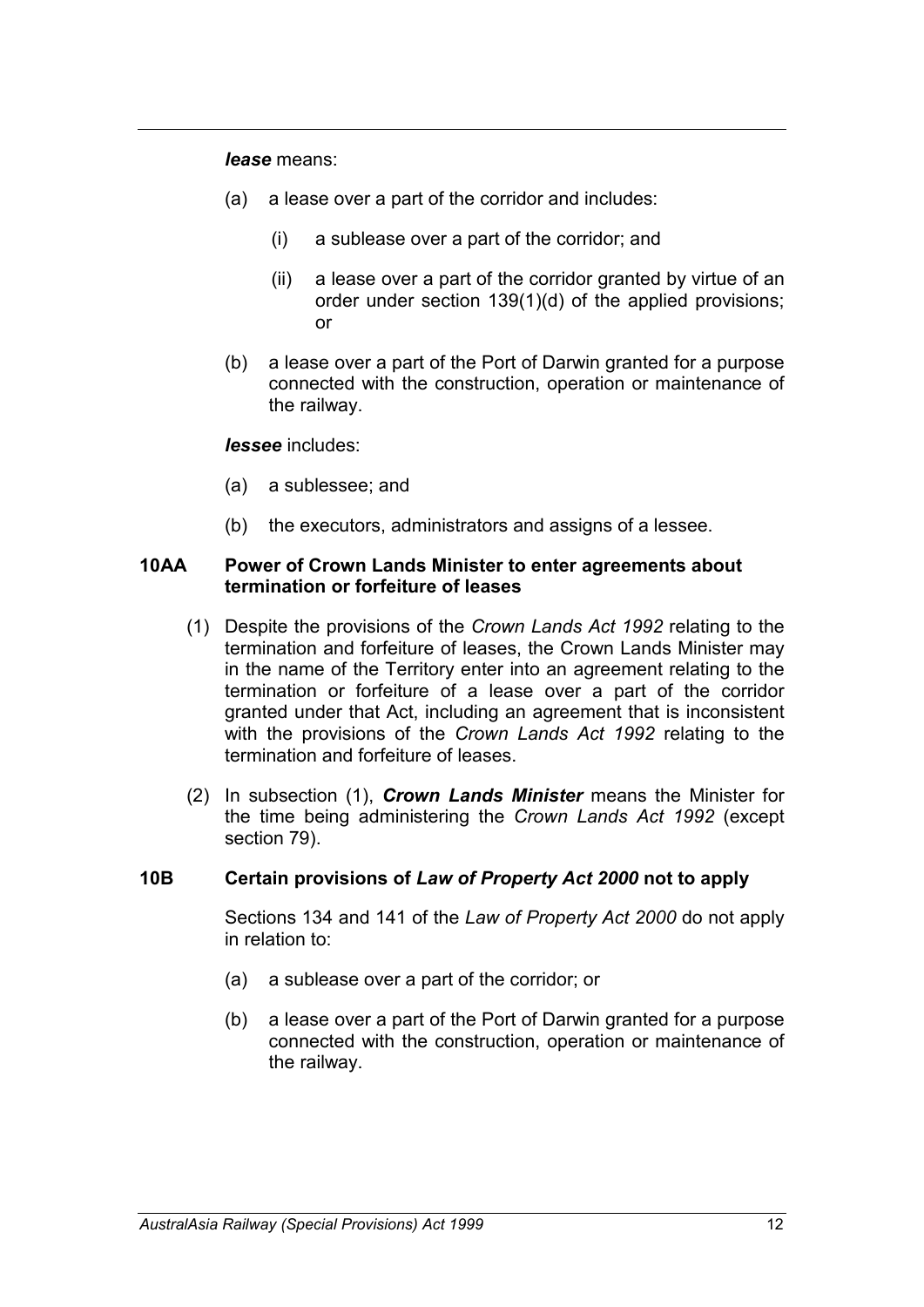#### **10C Sub-letting of pastoral lease**

For the purposes of section 68(5) of the *Pastoral Land Act 1992*, a purpose relating to the construction of the railway is a prescribed purpose.

#### **11 Closure of roads**

- (1) The Minister may, by notice in the *Gazette*, declare that a road extending over any part of the land described in the notice (being land in or to be included in the corridor) is, to that extent, permanently closed.
- (2) A declaration under subsection (1) has effect according to its tenor and despite the provisions of the *Control of Roads Act 1953* or the *Local Government Act 2008* relating to the closure of roads.
- (3) Despite anything to the contrary in the *Control of Roads Act 1953*, after closure of a road or part of a road under this section, the land comprising the road or the part of a road that was closed forms part of the corridor.
- (4) Where a headlease is granted before a road or a part of a road intersecting the leasehold under the headlease is closed under this section:
	- (a) after closure of the road or the part of a road, the land comprising the road or the part of a road that was closed is to be taken to be part of that leasehold and part of the subleasehold of a sublease over that land; and
	- (b) the headlease, the sublease or the exercise of a right or performance of an obligation under the headlease or sublease is not invalid on the ground that the headlease was granted before the closure.
- (5) In subsection (4):

*headlease* means a lease over a part of the corridor granted by the Territory to the Corporation.

*leasehold* means the land under a headlease.

*sublease* means a sublease over the whole or any part of a leasehold.

*subleasehold* means the land under a sublease.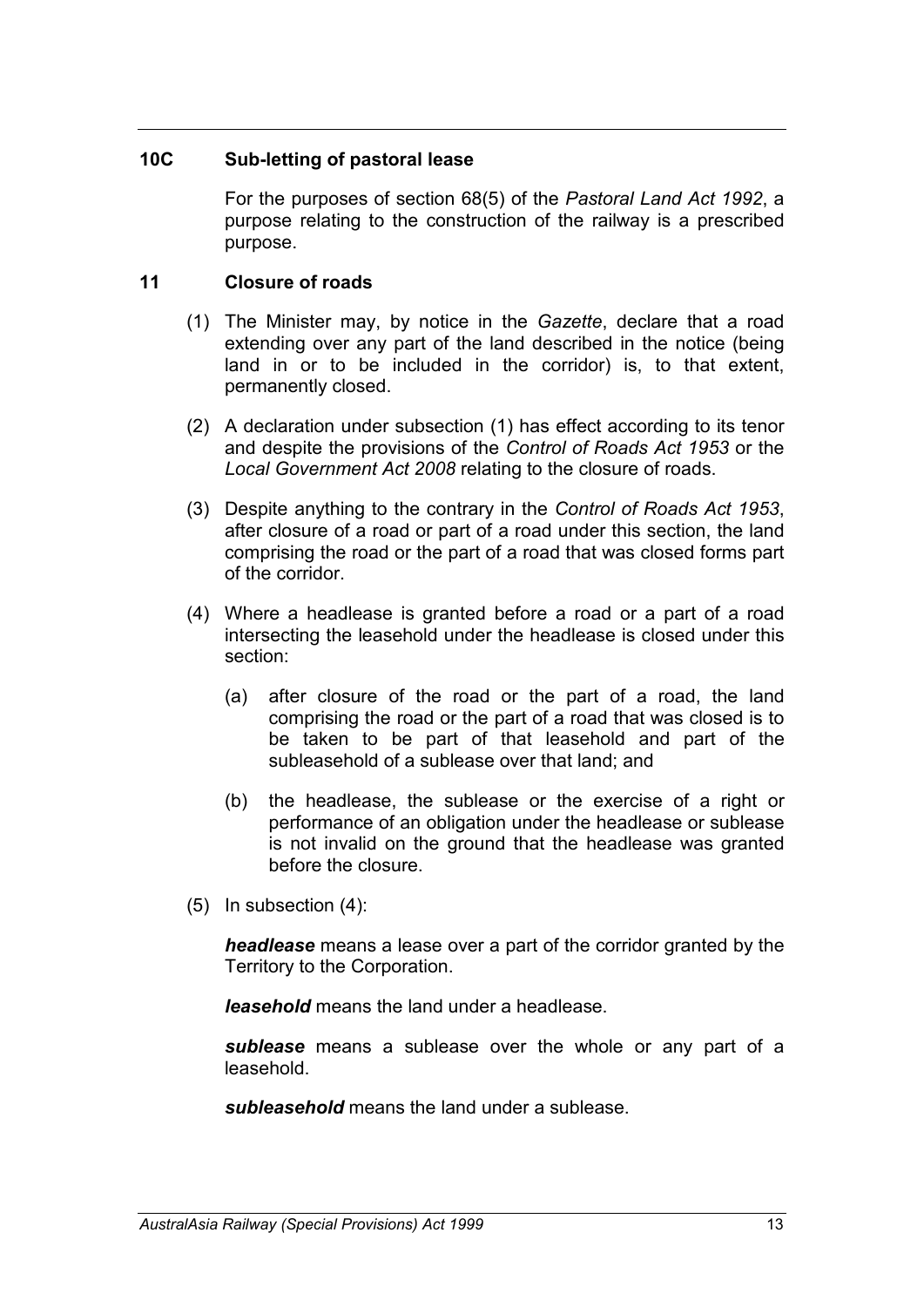- (6) A declaration that:
	- (a) purports to close a road or a part of a road under subsection (1) but was published in the *Gazette* before 19 April 2000; and
	- (b) would, but for its publication before that date, be a declaration under subsection (1),

is to be taken to be a declaration under subsection (1) published on 19 April 2000.

# **11A Temporary closure of roads**

- (1) This section applies despite anything in the *Control of Roads Act 1953*.
- (2) Subject to this section, the consortium is entitled to temporarily close the whole or any part of a road for a purpose connected with the construction, operation or maintenance of the railway.
- (3) A right conferred on the consortium by subsection (2) is exercisable only with the consent of the Transport Minister under subsection (4).
- (4) The Transport Minister may in writing consent to the consortium exercising a right conferred on it by subsection (2) subject to such conditions as the Transport Minister thinks fit.
- (5) The conditions that may be imposed under subsection (4) include but are not limited to conditions about the following:
	- (a) the period of the temporary closure;
	- (b) public notification of the temporary closure, both prior to and during the temporary closure;
	- (c) the use of the road in an emergency situation during the temporary closure;
	- (d) the use of the road by persons other than the consortium during the temporary closure;
	- (e) the manner in which the road may be used by the consortium during the temporary closure, including to support plant, equipment and structures by affixing them to the road.
- (6) In this section:

*road* includes a bridge.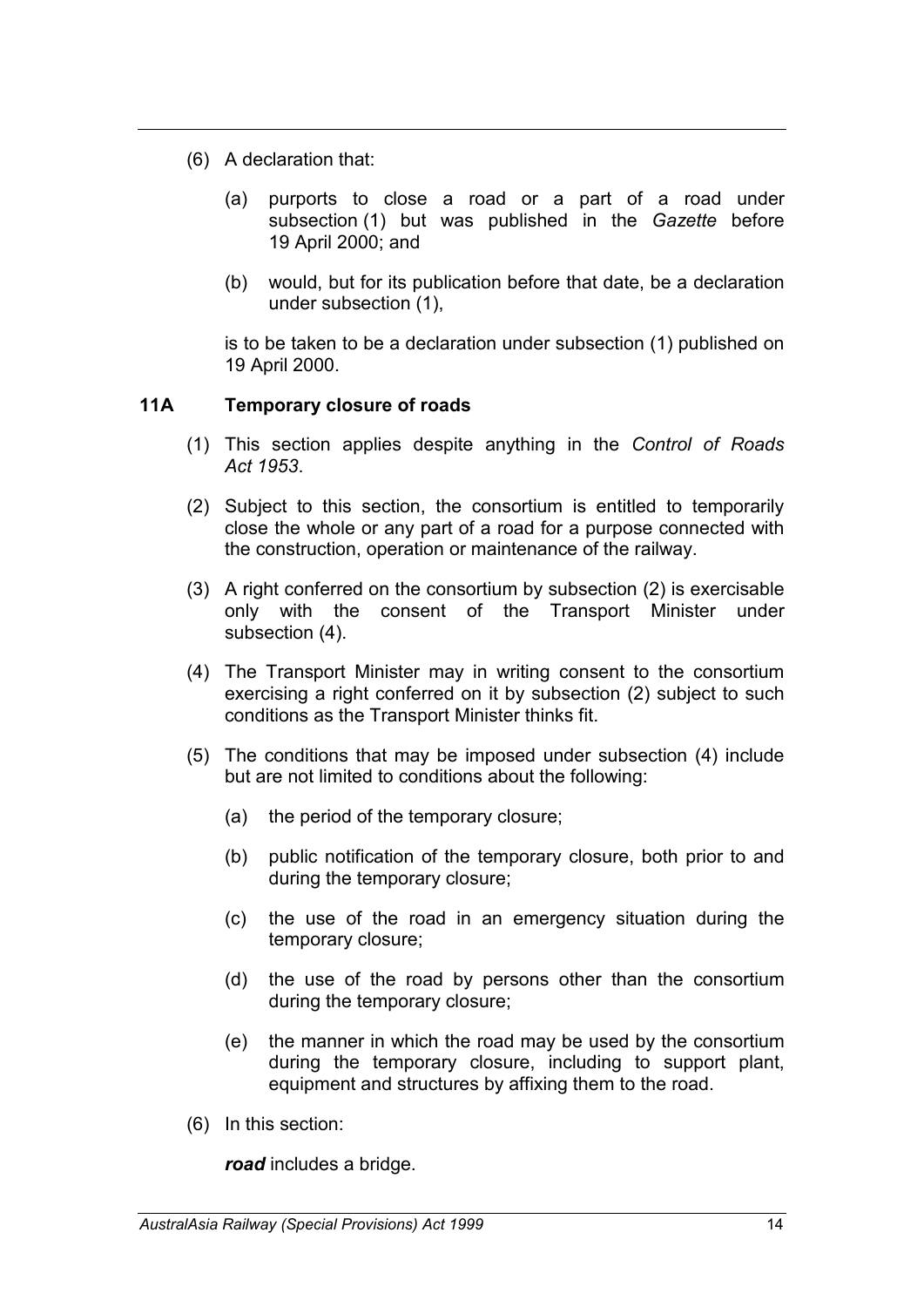*Transport Minister* means the Minister for the time being administering the *Control of Roads Act 1953* (except Part IV).

#### **11B Modification of section 59 of** *Control of Roads Act 1953* **for sleeper plants**

Section 59 of the *Control of Roads Act 1953* applies to a railway sleeper manufacturing plant erected or built on a road in accordance with a permission granted under that section as if subsection (5) had been amended by omitting "6 months after the date the notice was given" and substituting 'the period determined by the Minister in accordance with the condition in the permission relating to when the permission is to be revoked'.

#### **11C Granting of rights over roads**

- (1) This section applies despite anything in the *Control of Roads Act 1953*.
- (2) Subject to this section, the Transport Minister may grant to the consortium a right in respect the whole or any part of a road for a purpose connected with the construction, operation or maintenance of the railway.
- (3) The kinds of rights that may be granted under subsection (2) include but are not limited to a right to use the road to support a bridge or other structure.
- (4) A right granted under subsection (2) is subject to the conditions the Transport Minister thinks fit, including but not limited to a condition about the period during which the right may be exercised.
- (5) In this section:

*road* includes a bridge.

*Transport Minister* means the Minister for the time being administering the *Control of Roads Act 1953* (except Part IV).

#### **12 Road crossings**

- (1) This section applies subject to the *Rail Safety (National Uniform Legislation) Act 2012* but despite any other law of the Territory.
- (2) Subject to this section, the consortium is entitled to construct, operate and maintain the railway across a road.
- (3) A right conferred on the consortium by subsection (2) is exercisable only with the consent of the Transport Minister under subsection (4).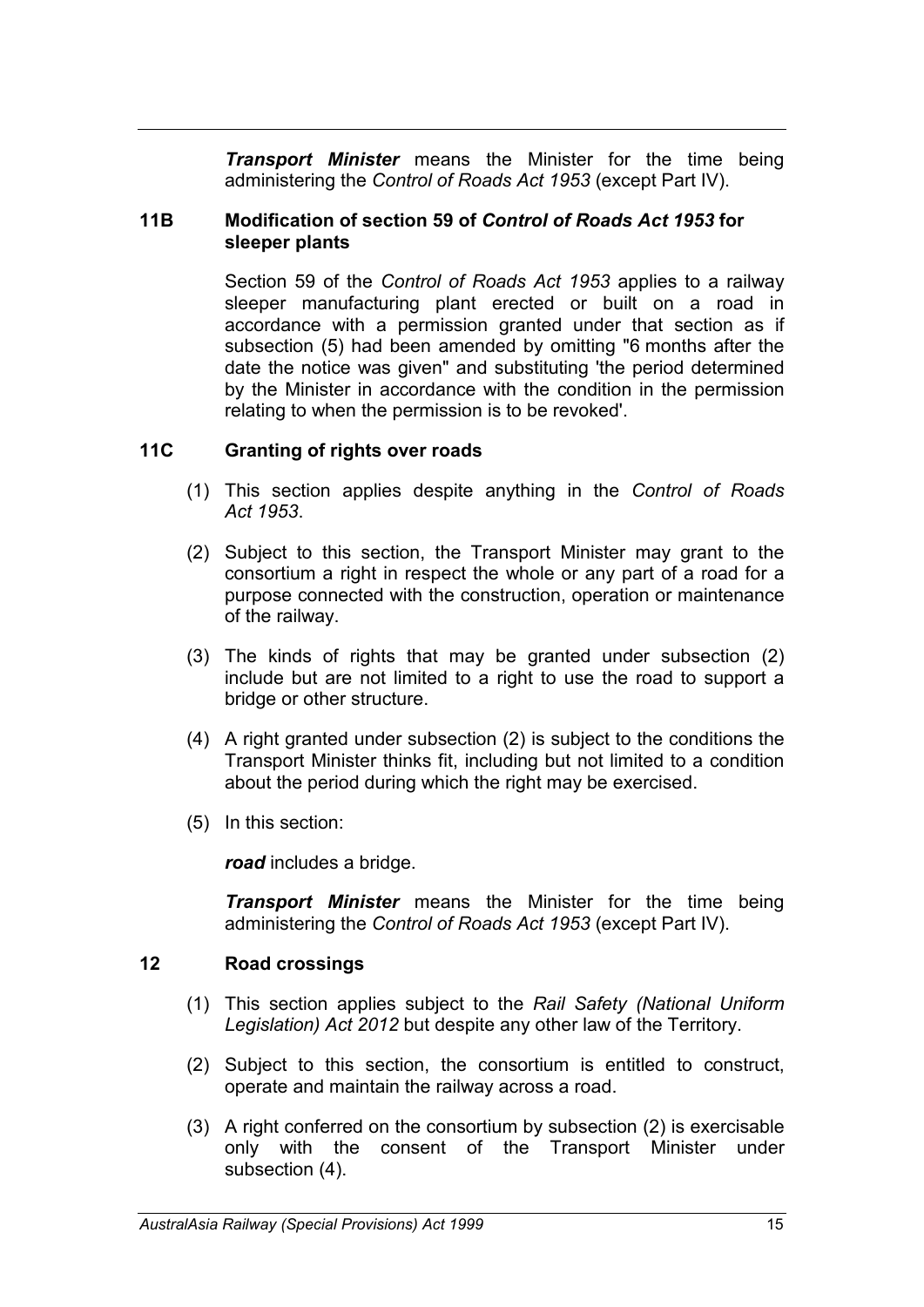- (4) The Transport Minister may in writing consent to the consortium exercising a right conferred on it by subsection (2) subject to such conditions as the Transport Minister thinks fit.
- (5) The conditions that may be imposed under subsection (4) include but are not limited to conditions about the following:
	- (a) the installation, operation and maintenance of safety devices in connection with the railway crossing;
	- (b) the construction, use and maintenance of the road at and on either side of the railway crossing.
- (6) If the consortium fails to comply with a condition to which any consent under subsection (4) is subject:
	- (a) the Territory may take the action necessary to give effect to the condition; and
	- (b) the reasonable costs and expenses incurred by the Territory in taking that action are recoverable as a debt due to the Territory from the consortium.
- (7) In this section:

*railway crossing*, in relation to a road, means the point at which the railway crosses the road.

*Transport Minister* means the Minister for the time being administering the *Control of Roads Act 1953* (except Part IV).

#### **12A Waterway crossings**

- (1) Subject to subsection (2), the right of the consortium to construct, operate and maintain the railway across a waterway does not include:
	- (a) the right to prevent, restrict or interfere with the passage of vessels on the waterway;
	- (b) the right to divert or use water in the waterway; or
	- (c) the right to obstruct the flow of water in the waterway.
- (2) The consortium is only entitled to exercise a right specified in subsection (1)(a), (b) or (c) with the consent of the Water Minister.
- (3) The Water Minister may in writing consent to the consortium exercising a right specified in subsection (1)(a), (b) or (c) subject to such conditions as the Water Minister thinks fit.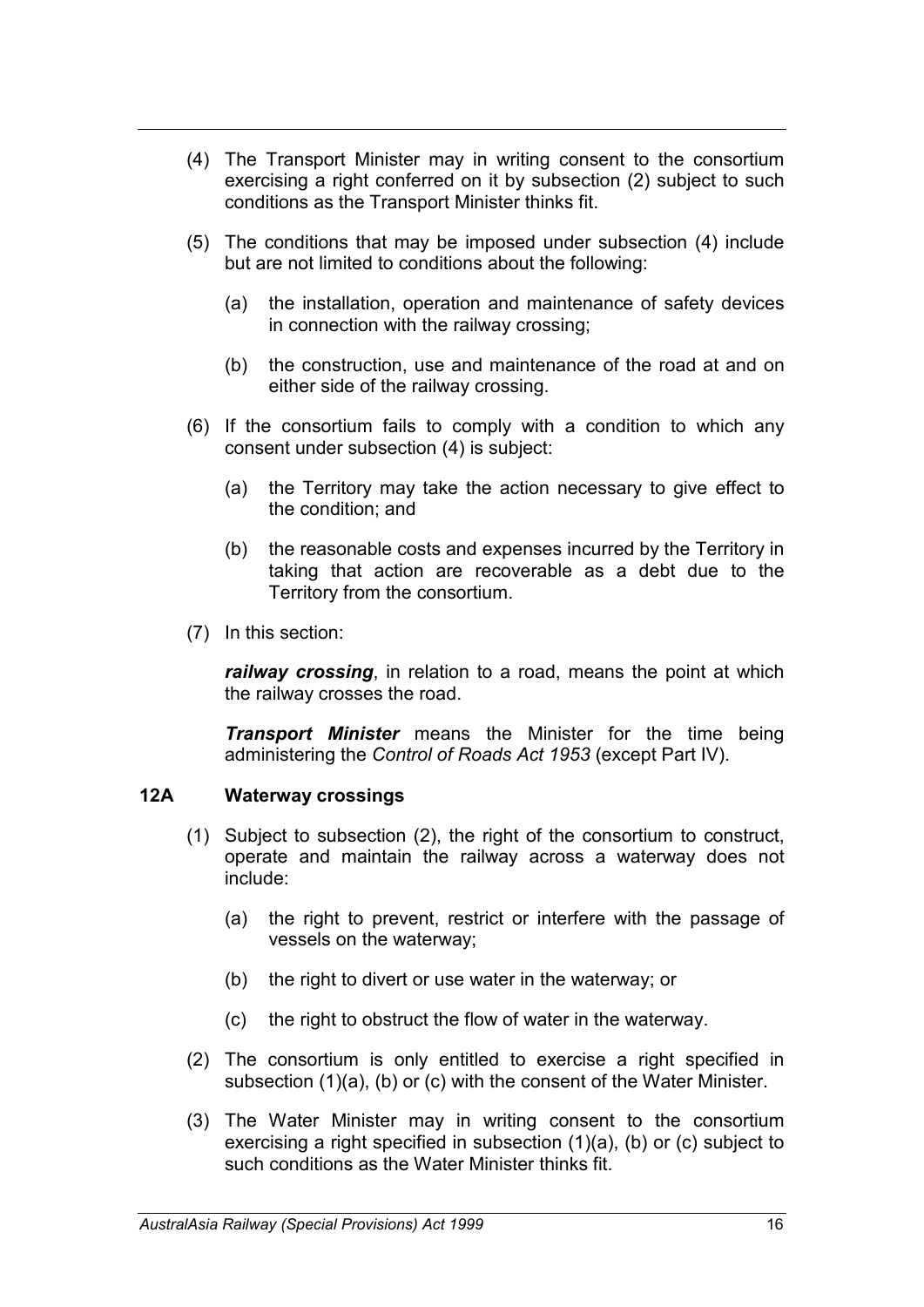- (4) The conditions that may be imposed under subsection (3) include but are not limited to conditions about the following:
	- (a) the construction and use of a bridge across the waterway;
	- (b) the taking of water from the waterway.
- (5) Section 188A of the *Marine Act 1981* does not apply in respect of any thing done by the consortium under its right to construct, operate and maintain a railway across a waterway or under a right for which consent under this section is given.
- (6) Any thing done by the consortium under its right to construct operate and maintain a railway across a waterway or under a right for which consent under this section is given is to be taken to be permitted under the *Water Act 1992*.
- (7) In this section:

*Water Minister* means the Minister for the time being administering the *Water Act 1992*.

*waterway* has the same meaning as in the *Water Act 1992* and includes:

- (a) the sea; and
- (b) the beds and banks of a waterway, including the seabed.

#### **13 Revocation of national parks, reserves etc.**

- (1) The Minister may, by notice in the *Gazette*, declare that any declaration under the *Territory Parks and Wildlife Conservation Act 1976* by virtue of which a park, reserve, wilderness zone, protected area or sanctuary extends over any part of the land described in the notice (being land in or to be included in the corridor) is, to that extent, revoked.
- (2) A declaration under subsection (1) has effect according to its tenor and despite the provisions of the *Territory Parks and Wildlife Conservation Act 1976* relating to the revocation of declarations.
- (3) Where:
	- (a) immediately before a declaration under subsection (1) in relation to an area of land came into force, the area was part of a park, reserve, wilderness zone, protected area or sanctuary under the *Territory Parks and Wildlife Conservation Act 1976* and was designated as a walking track; and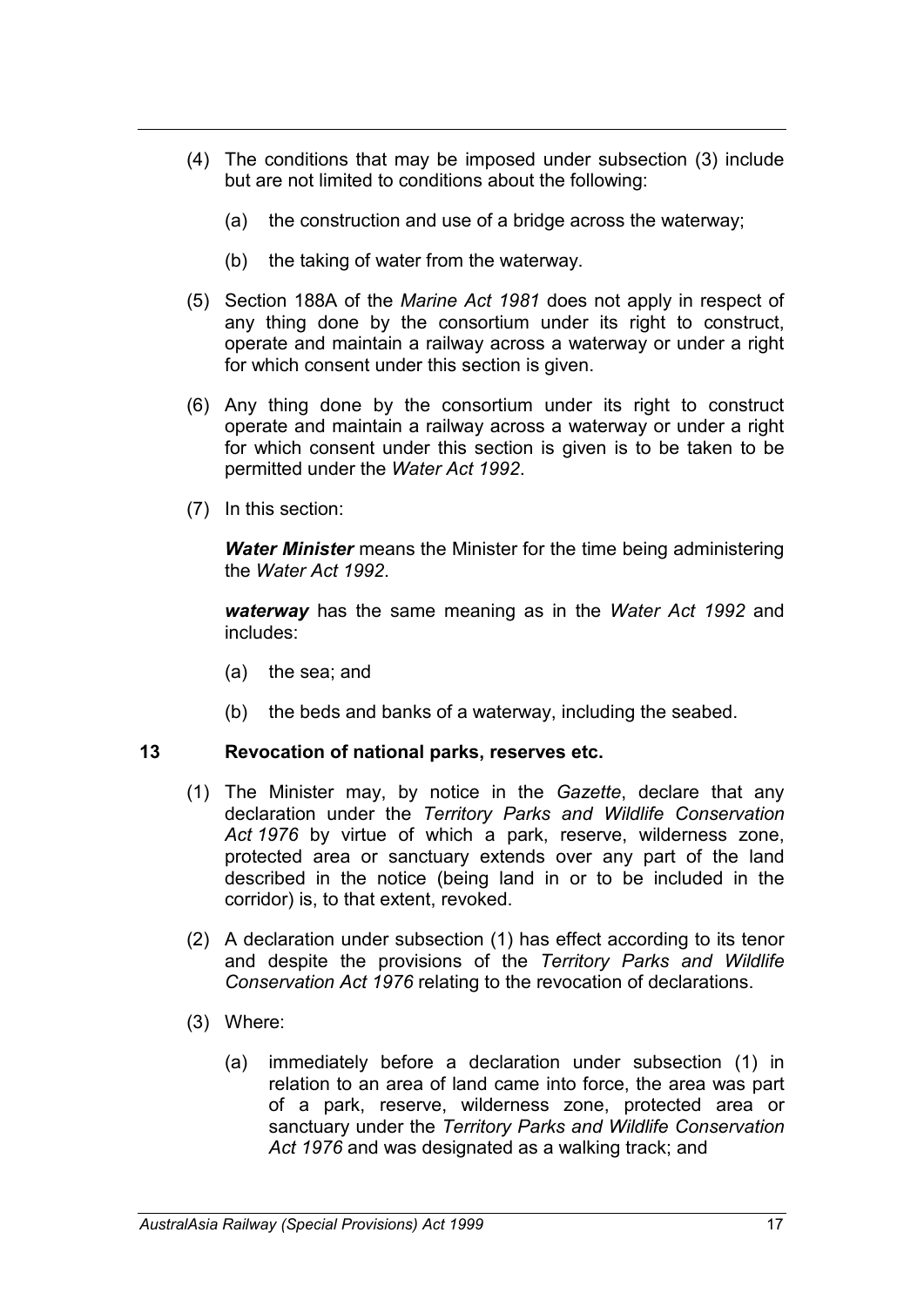(b) the area is indicated on a survey plan for a part of the corridor as an access easement,

that area may continue to be used as a walking track but not so as to unreasonably interfere with the construction, operation or maintenance of the railway.

#### **14 Easements in favour of PowerWater**

- (1) This section applies in relation to an installation wholly or partially within the corridor that, immediately before the commencement of this section, was being operated by PowerWater for the purpose of generating or transmitting electricity or providing water or sewerage services, other than an installation on land over which there is registered under the *Land Title Act 2000* an easement in gross or other interest in favour of PowerWater.
- (2) An easement in gross in favour of PowerWater is created over the land occupied by an installation to which this section applies and extends 10 metres in all directions from the installation.
- (2A) An easement created by subsection (2) is to be taken to be:
	- (a) a general service easement as described in Schedule 1 to the *Crown Lands Act 1992*; and
	- (b) on and after the commencement of the *Law of Property Act 2000* – a general service easement as described in item 7 in Part B of Schedule 3 to the *Law of Property Act 2000*,

and PowerWater has the use and benefit of the easement for the purposes specified in those schedules in relation to that description and has for itself and for its agents and employees all the powers described in those schedules in relation to that use.

- (3) If PowerWater lodges with the Registrar-General details of an easement created by subsection (2), the Registrar-General must record the easement on or the land register under the *Land Title Act 2000*.
- (3A) An easement in gross or other interest in favour of PowerWater:
	- (a) whether over land wholly or partially within the corridor or over any other land;
	- (b) whether created by subsection (2) or otherwise; and
	- (c) whether registered under the *Land Title Act 2000* or not,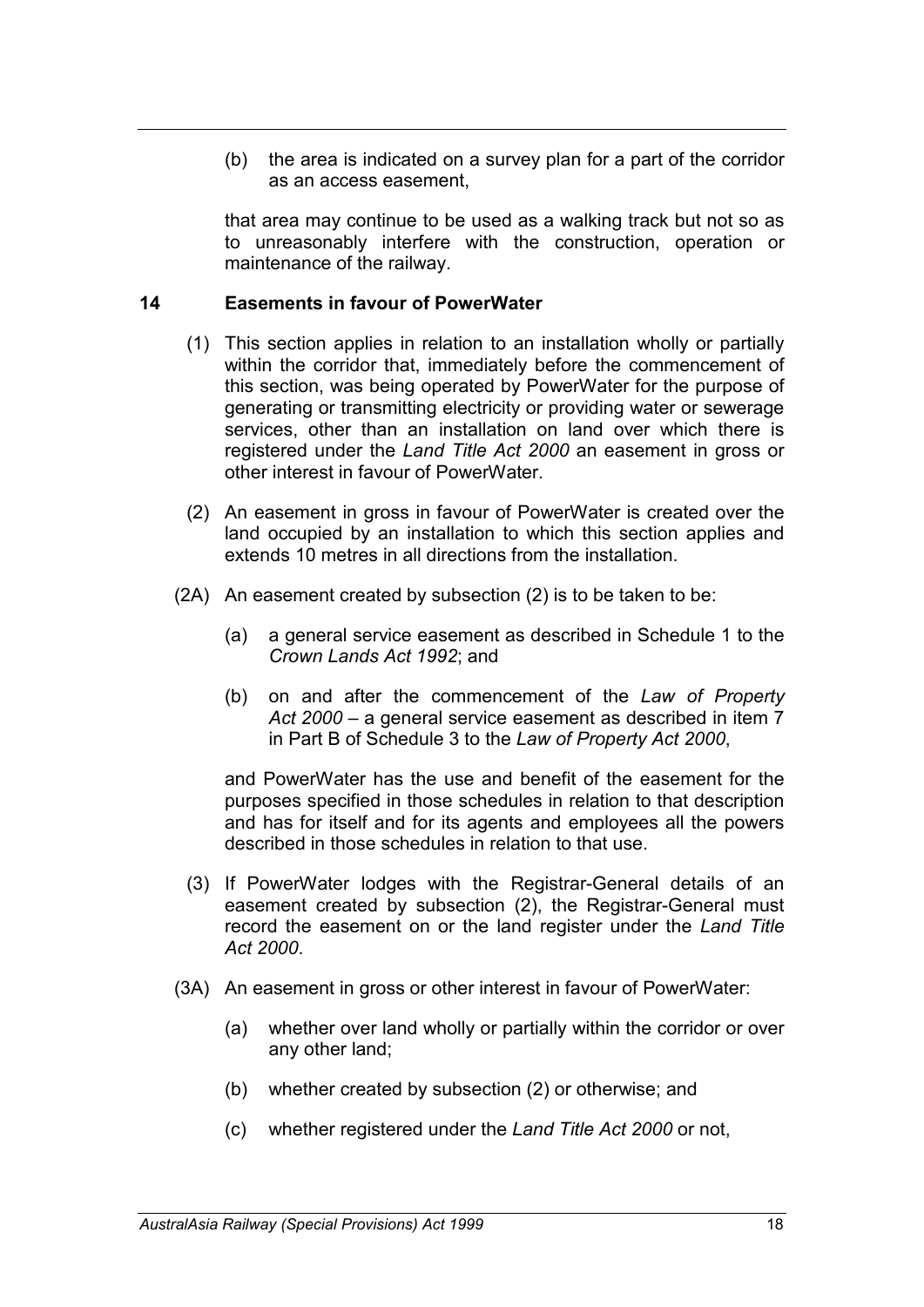does not authorise PowerWater or its agents or employees to engage in an activity on the land that unreasonably interferes with the construction, operation or maintenance of the railway.

(4) In this section:

*PowerWater* means the Power and Water Corporation established by section 4 of the *Power and Water Corporation Act 1987*.

#### **14A Access easements in favour of private landholders**

- (1) Where an access easement, electricity supply easement or water supply easement indicated on a survey plan for a part of the corridor is granted in favour of an owner or occupier of land bordering the corridor, the owner or occupier has the rights and obligations in relation to the easement that are specified in the agreement under which the easement was granted but those rights and obligations are modified in the manner, and to the extent, necessary to enable the consortium to construct, operate and maintain the railway.
- (2) An easement referred to in subsection (1) is to be taken to have been created on it being indicated on the survey plan.
- (2A) The rights and obligations of an owner or occupier in relation to an easement created by subsection (2) are to be exercised or satisfied in a manner that complies with protocols made under section 21.
	- (3) The Registrar-General must record interests indicated on the survey plan under subsection (1) in the land register within the meaning of the *Land Title Act 2000*.
	- (4) An electricity supply easement or water supply easement created by subsection (2) is to be taken to be:
		- (a) an electricity supply easement or water supply easement as described in Schedule 1 to the *Crown Lands Act 1992*; and
		- (b) on and after the commencement of the *Law of Property Act 2000* – an electricity supply easement or water supply easement as described in item 4 or 2 in Part B of Schedule 3 to the *Law of Property Act 2000*.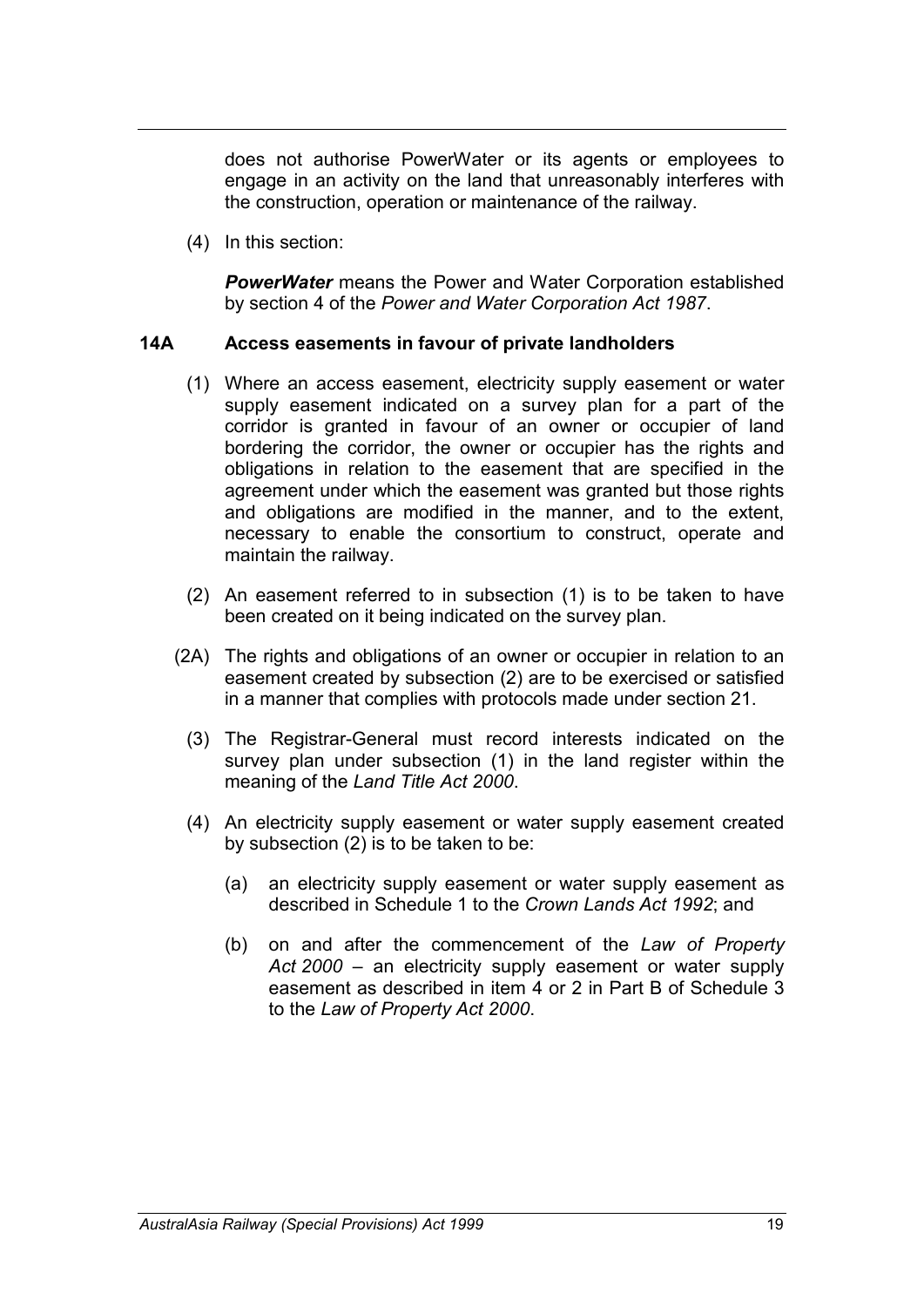#### **15 Corridor general reserved land**

(1) The *corridor general reserved land* is the land specified in the instrument of reservation from occupation no. 24350 made under section 178(1) of the *Mining Act 1980* on 6 July 2004 and published in *Gazette* No. G29 dated 21 July 2004.

#### *Note for subsection (1)*

*This land is taken to be general reserved land under the Mineral Titles Act 2010 because of section 214(1) of that Act.*

- (2) If, on or after 6 July 2004, an exploration licence, exploration retention licence or mining tenement granted under the *Mining Act 1980* ceases to be in force for any area within the land specified in the instrument of reservation, that area is taken to be part of the corridor general reserved land as if the area had been reserved from occupation under section 178(1) of the *Mining Act 1980*.
- (3) If, on or after the commencement of section 214 of the *Mineral Titles Act 2010*, a mineral interest ceases to be in force for any area within the land specified in the instrument of reservation, that area is taken to be part of the corridor general reserved land as if the area had been reserved as such under section 113 of the *Mineral Titles Act 2010*.
- (4) Subsections (1) and (2) are taken to have effect from 6 July 2004.

*Note for section 15 See also the transitional provision in section 22(3).*

#### **16 Consortium may mine extractive minerals on corridor general reserved land**

- (1) In relation to the corridor general reserved land, the consortium is taken to have been granted a mineral authority under the *Mineral Titles Act 2010* that corresponds to an extractive mineral lease under that Act.
- (2) Despite anything to the contrary in the *Mineral Titles Act 2010*, the period and conditions of the mineral authority must be:
	- (a) imposed by the Minister as he or she considers appropriate; and
	- (b) consistent with the following:
		- (i) the agreement between the Territory, native title parties and the Northern and Central Land Councils about mining extractive minerals on the corridor general reserved land that is dated 18 September 1998 and has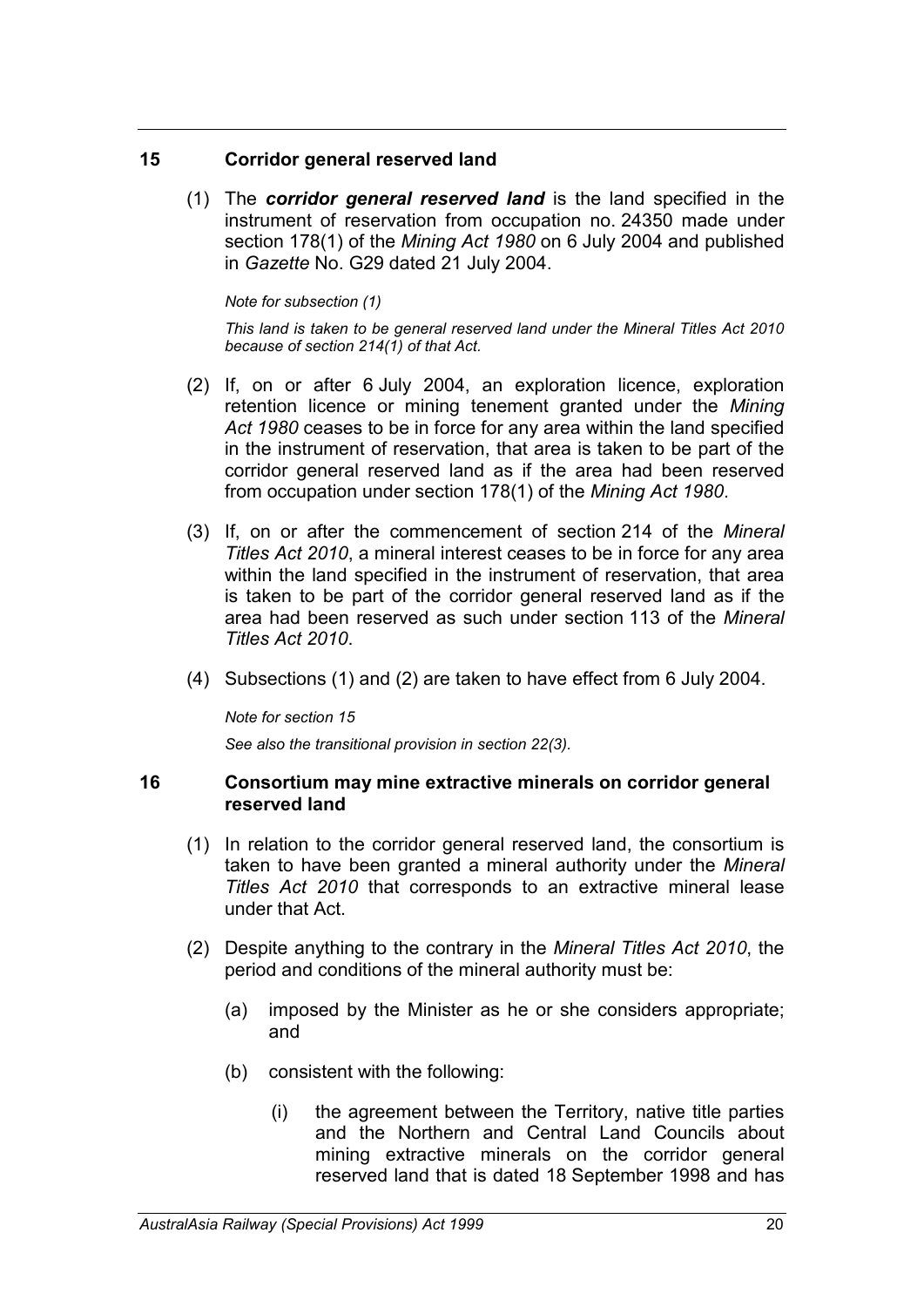been lodged with the National Native Title Tribunal;

- (ii) any agreements between the consortium and the owner of any of the corridor general reserved land about mining extractive minerals on the land.
- (3) The *Mineral Titles Act 2010* applies in relation to the consortium as the holder of a mineral authority, and activities conducted under the mineral authority, only to the extent to which the *Mineral Titles Act 2010* is consistent with this Act and the conditions imposed under subsection (2).

#### *Example for subsection (3)*

*Section 107 of the Mineral Titles Act 2010 applies in relation to compensation that may be payable by the consortium for damage and loss as a result of activities conducted under the mineral authority.*

(4) The *Mining Management Act 2001* does not apply in relation to the consortium or activities conducted under the mineral authority.

#### **16A Consent required for access over corridor to mineral interest area**

(1) Before the holder of a mineral interest may exercise a right under section 83(1) of the *Mineral Titles Act 2010* in relation to any part of the corridor, the holder must apply to the relevant Minister for his or her consent to do so.

*Note for subsection (1) See also section 22(2).*

- (2) Before the relevant Minister may decide the application, he or she must consult with the consortium and take the views of the consortium into consideration.
- (3) The relevant Minister may impose conditions on consent given under this section.
- (4) In this section:

*relevant Minister* means the minister administering the *Mineral Titles Act 2010*.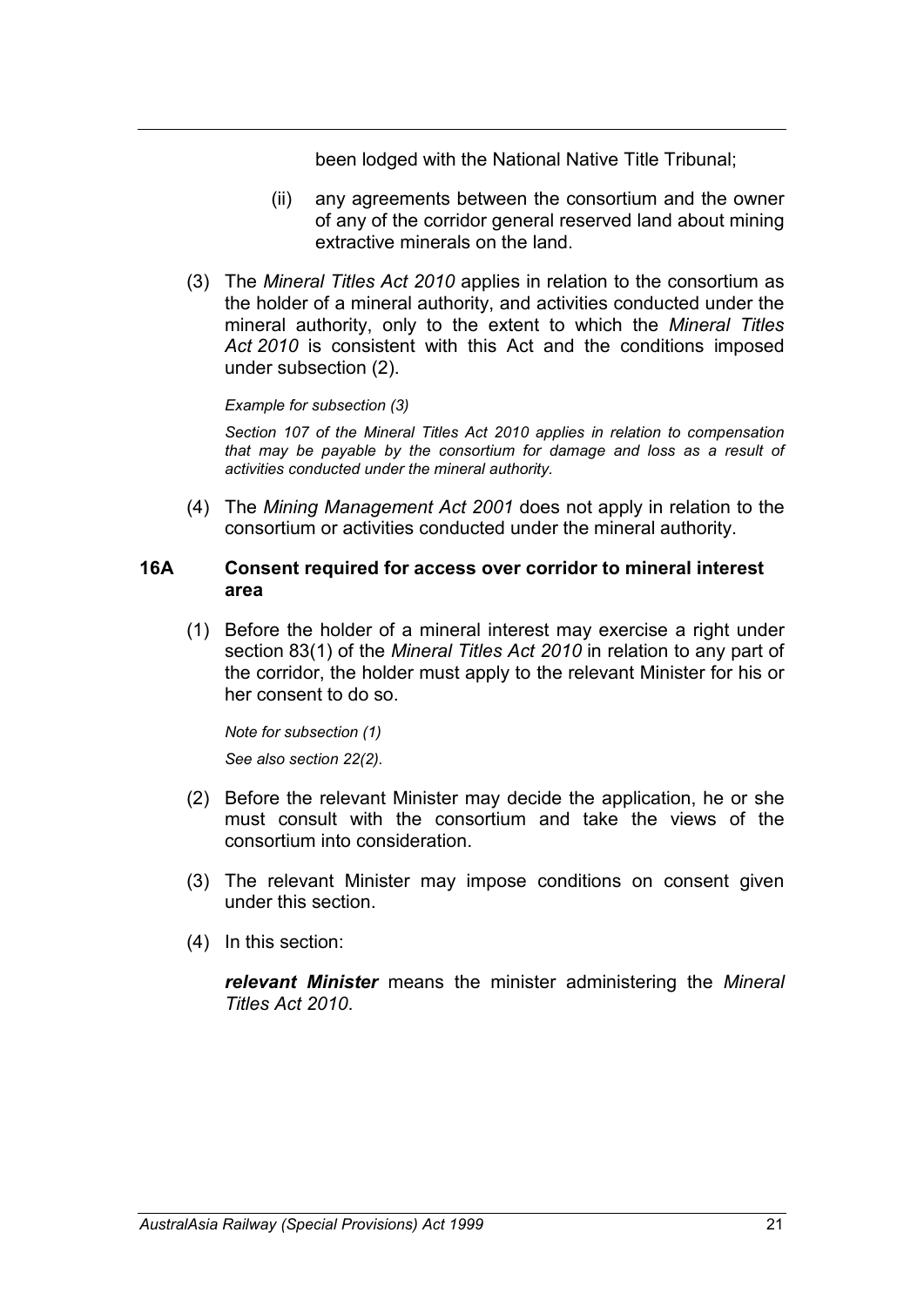#### **16B Access to petroleum permit or licence area over corridor only with consent**

- (1) This section applies to the extent that the shortest practicable route between an area the subject of a permit or licence that is granted under the *Petroleum Act 1984* after the commencement of this section and a road, a railway line, the sea or a waterway is over a part of the corridor.
- (2) Where this section applies, section 65 of the *Petroleum Act 1984* is to be read as if subsection (1) were repealed and the following substituted:
- "(1) Where:
	- (a) by or under this Act, a person is given the right to occupy land as a permittee or licensee; and
	- (b) the shortest practicable route between the land and a road within the meaning of the *Control of Roads Act 1953*, a railway line, the sea or a waterway is over a part of the corridor,

the person may apply to the Minister for a right of access to that land over the corridor.

- "(1A) On receipt of an application under subsection (1), subject to subsection (1B), the Minister may:
	- (a) grant the right of access subject to the conditions specified in the grant; or
	- (b) refuse to grant the right of access.
- "(1B) Before making a decision on an application under subsection (1A), the Minister must seek the views of the consortium about the application and, in making the decision, must take those views (if any) into account.
- "(1C) A right of access over the corridor granted under subsection (1A) entitles the person granted the right and that person's employees and agents to a right of way over the corridor subject to the conditions of grant.
- "(1D) A person granted a right of access over the corridor under subsection (1A) is entitled, subject to the conditions of grant:
	- (a) to mark out the resultant right of way; and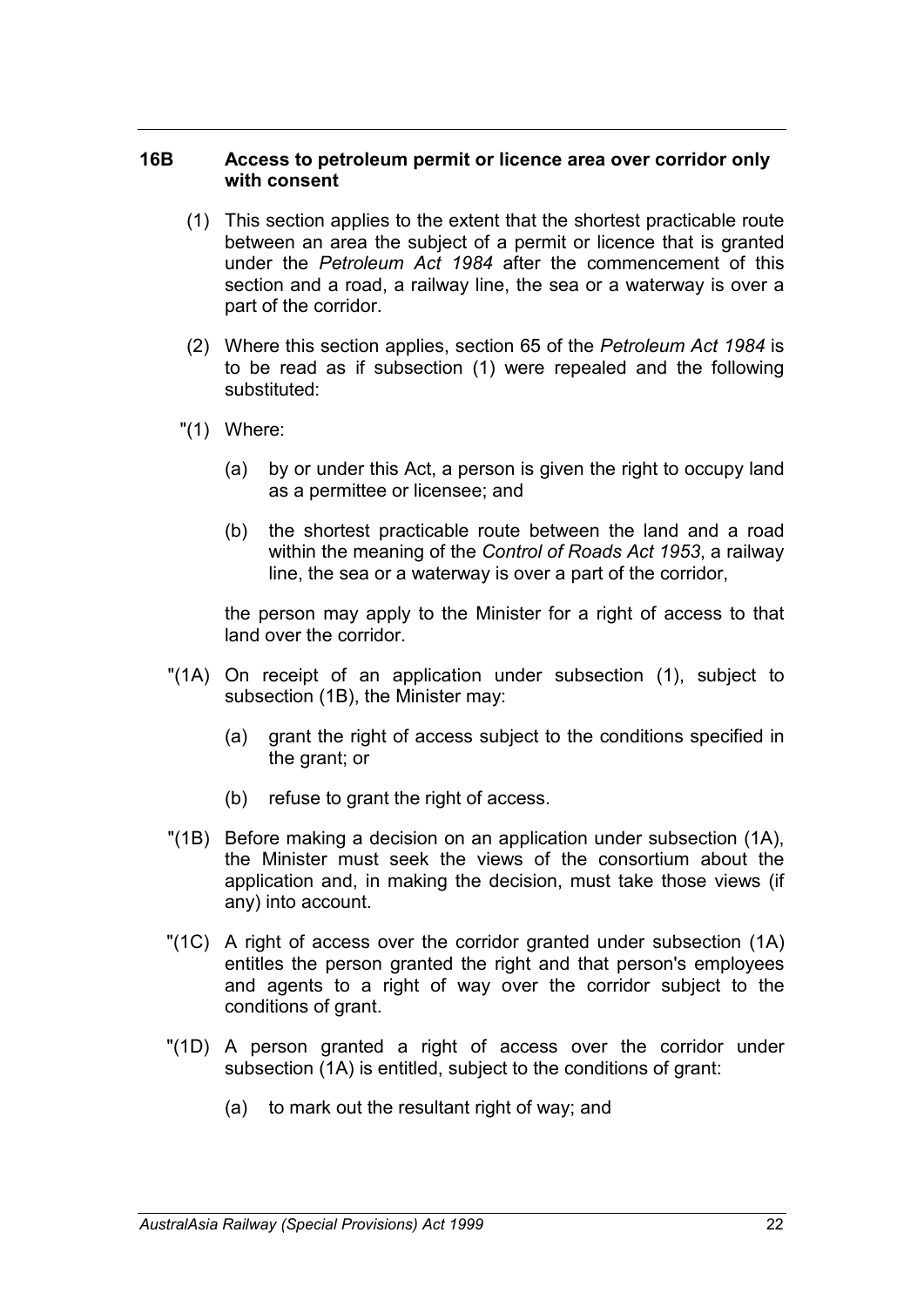- (b) to enter upon the corridor with machinery, equipment and workers to perform whatever work is reasonably necessary for the construction of that right of way.".
- (3) A reference in subsection (2) to the Minister is to be taken to be a reference to the Minister for the time being administering the *Petroleum Act 1984*.

#### **16C Access not to interfere with railway**

If under this Act, the *Mineral Titles Act 2010* or the *Petroleum Act 1984*, a person has a right of access to, from or on land that is part of the corridor, the person may only exercise the right in a way that does not interfere with the construction, operation or maintenance of the railway.

#### **16D Entry on land not to interfere with railway**

If under the *Livestock Act 2008* a person in charge of travelling livestock has a right to enter land that is part of the corridor, the person may only exercise the right in a way that does not interfere with the construction, operation or maintenance of the railway.

#### **17 Authority to construct railway on mineral interest area**

- (1) The consortium may enter reserved land, or a mineral interest area, to construct the railway on the land as if the consortium holds an access authority under the *Mineral Titles Act 2010* authorising the entry and construction.
- (2) The holder of a mineral interest is entitled to compensation under section 108 of the *Mineral Titles Act 2010* for damage or loss mentioned in that section because of the actions taken by the consortium in relation to the entry of the mineral interest area and construction of the railway.
- (3) If compensation is payable as mentioned in subsection (2):
	- (a) the consortium is liable to pay for damage and loss as a result of contamination of the mineral interest area or a breach of the consortium's duty of care to the holder of the mineral interest; and
	- (b) the Territory is liable to pay for any other damage and loss.
- (4) In this section:

*mineral interest* does not include a mineral exploration licence or extractive mineral exploration licence.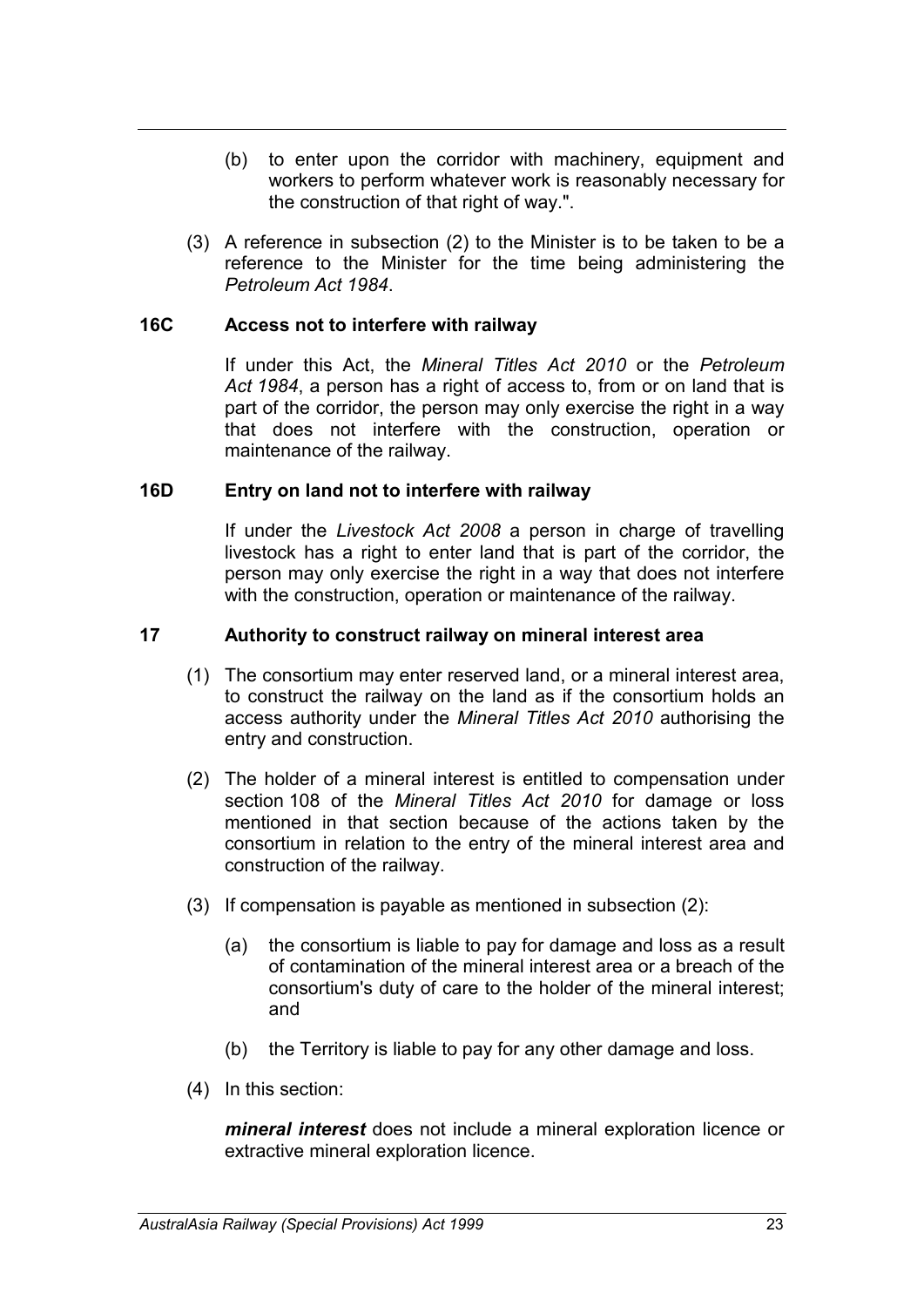*mineral interest area* does not include the area to which a mineral exploration licence or extractive mineral exploration licence relates.

*reserved land*, see section 8 of the *Mineral Titles Act 2010*.

# **17A Activities under mineral interest not to interfere with railway**

Despite anything to the contrary in the *Mineral Titles Act 2010*, the holder of a mineral interest is not authorised to conduct an activity in the mineral interest area that unreasonably interferes with the construction, operation or maintenance of the railway.

#### **17B Activities on petroleum permit or licence area not to interfere with railway**

Despite anything to the contrary in the *Petroleum Act 1984*, the grant or renewal of a permit, retention licence or production licence (whether the grant or renewal was before or after the commencement of this section) does not authorise the holder of the permit, retention licence or production licence to engage in an activity on the permit area, retention licence area or production licence area that unreasonably interferes with the construction, operation or maintenance of the railway.

# **17C Mineral royalties**

The consortium is not liable to pay royalty under the *Mineral Royalty Act 1982* for extractive minerals recovered from general reserved land to which the mineral authority mentioned in section 16(1) relates and used for the purpose of constructing, operating or maintaining the railway.

# **18 Corridor need not be fenced**

Subject to the *Rail Safety (National Uniform Legislation) Act 2012* but despite any Act or other law of the Territory, the consortium is not required:

- (a) to fence the corridor or to replace, maintain or repair a fence in relation to the corridor; or
- (b) to contribute to or join in the construction, replacement, maintenance or repair of a fence in relation to the corridor.

### **18A Places and objects to which** *Heritage Conservation Act 1991* **applies**

(1) Where a permit under section 29 of the *Heritage Conservation Act 1991* is issued (whether before or after the commencement of this section) in respect of a place or object wholly or partially within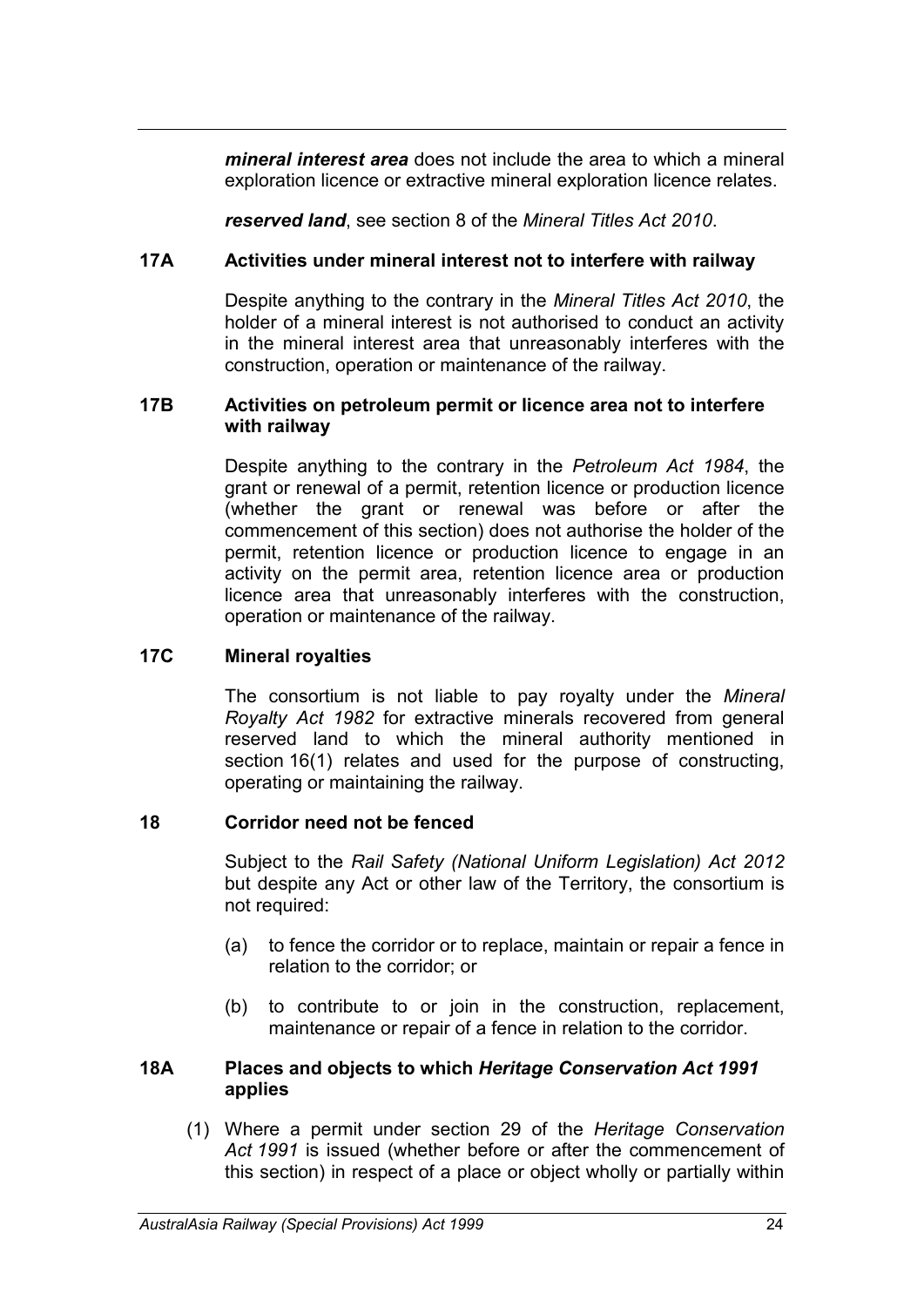the corridor or wholly or partially on additional land, the permit is to be taken to permit the consortium to take the same action subject to the same conditions in respect of so much of the place or object as is within the corridor or on the additional land as the person to whom the permit is issued.

- (2) Despite anything in the *Heritage Conservation Act 1991* to the contrary, the consortium is entitled to apply for a permit under section 29 of that Act in respect of so much of a place or object in respect of which an interim conservation order is in force, or is deemed under section 39 of that Act to be in force, as is within the corridor or on additional land.
- (3) Where an approval under section 39K of the *Heritage Conservation Act 1991* is granted (whether before or after the commencement of this section) in respect of a heritage place or heritage object wholly or partially within the corridor or wholly or partially on additional land, the approval is to be taken to authorise the consortium to take the same action subject to the same conditions in respect of so much of the place or object as is within the corridor or on the additional land as the person to whom the approval is granted.
- (4) For the purposes of Part 6B of the *Heritage Conservation Act 1991*, the Corporation is to be taken to be the owner of so much of a heritage place or heritage object as is within the corridor or on additional land.

#### **18B Amalgamation etc. of Authority Certificates**

- (1) Subject to this section, the Authority may revoke one or more existing certificates and instead may issue to the Corporation a single Authority Certificate as if the requirements of the *Northern Territory Aboriginal Sacred Sites Act 1989* relating to revoking and issuing such certificates had been complied with and that Act applies in relation to the single certificate accordingly.
- (2) The Authority may only issue an Authority Certificate under subsection (1) if consultations with the custodians of sacred sites on or in the vicinity of the land over which the certificate is issued have taken place (whether before the existing certificate or certificates were issued or before the single certificate is issued).
- (3) An Authority Certificate issued under subsection (1):
	- (a) must be issued in respect of land over which the existing certificate or certificates were issued but need not be over all of that land and may include other land;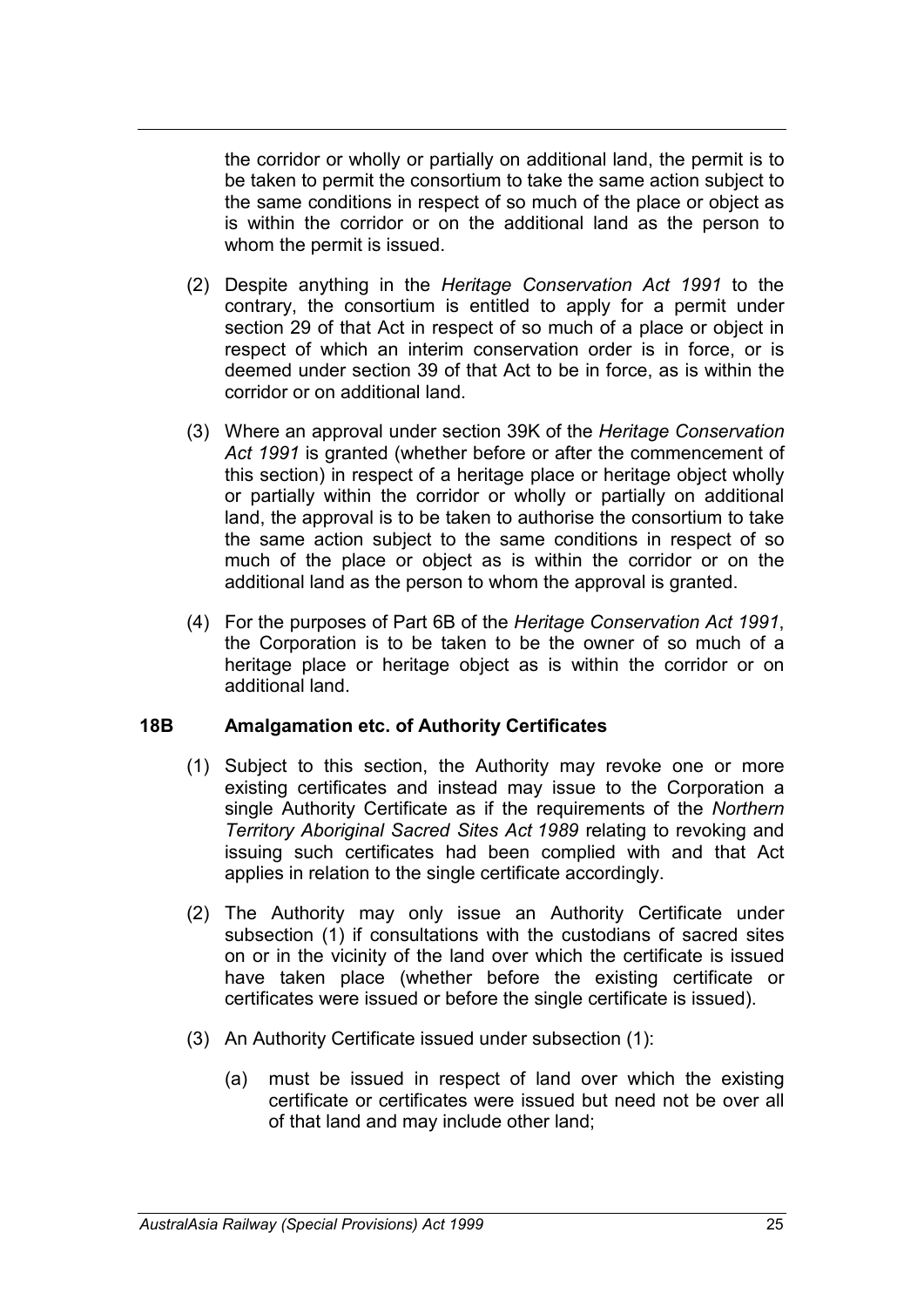- (b) may only authorise a use or work connected with the construction, operation or maintenance of the railway that is a use or work within a class of uses or work that was contemplated during the consultations referred to in subsection (2); and
- (c) may set out conditions different from those set out in the existing certificate or certificates but only if the Authority thinks those conditions accord with the custodians' wishes or, if an agreement has been reached between the custodians and the person to whom the existing certificate or certificates was issued or the Corporation, accords with that agreement.
- (4) The following certificates are to be taken to authorise the consortium to take the same action subject to the same conditions on the land the subject of the certificate as the Corporation:
	- (a) an existing certificate until it is revoked under subsection (1) or otherwise;
	- (b) an Authority Certificate in force under subsection (1).
- (5) In this section *existing certificate* means an Authority Certificate under section 22 of the *Northern Territory Aboriginal Sacred Sites Act 1989* in force immediately before the commencement of this section that authorises a use or work connected with the construction, operation or maintenance of the railway.
- (6) A certificate that:
	- (a) purports to be an Authority Certificate issued by the Authority under this section but was issued before this section commenced; and
	- (b) would, but for it being issued before that commencement, have been issued in accordance with this section,

is to be taken to be an Authority Certificate issued under subsection (1) on the day on which this section commences.

#### **19** *Workmen's Liens Act 1893* **does not operate during construction**

The *Workmen's Liens Act 1893* does not apply in respect of work done in connection with the construction of the railway.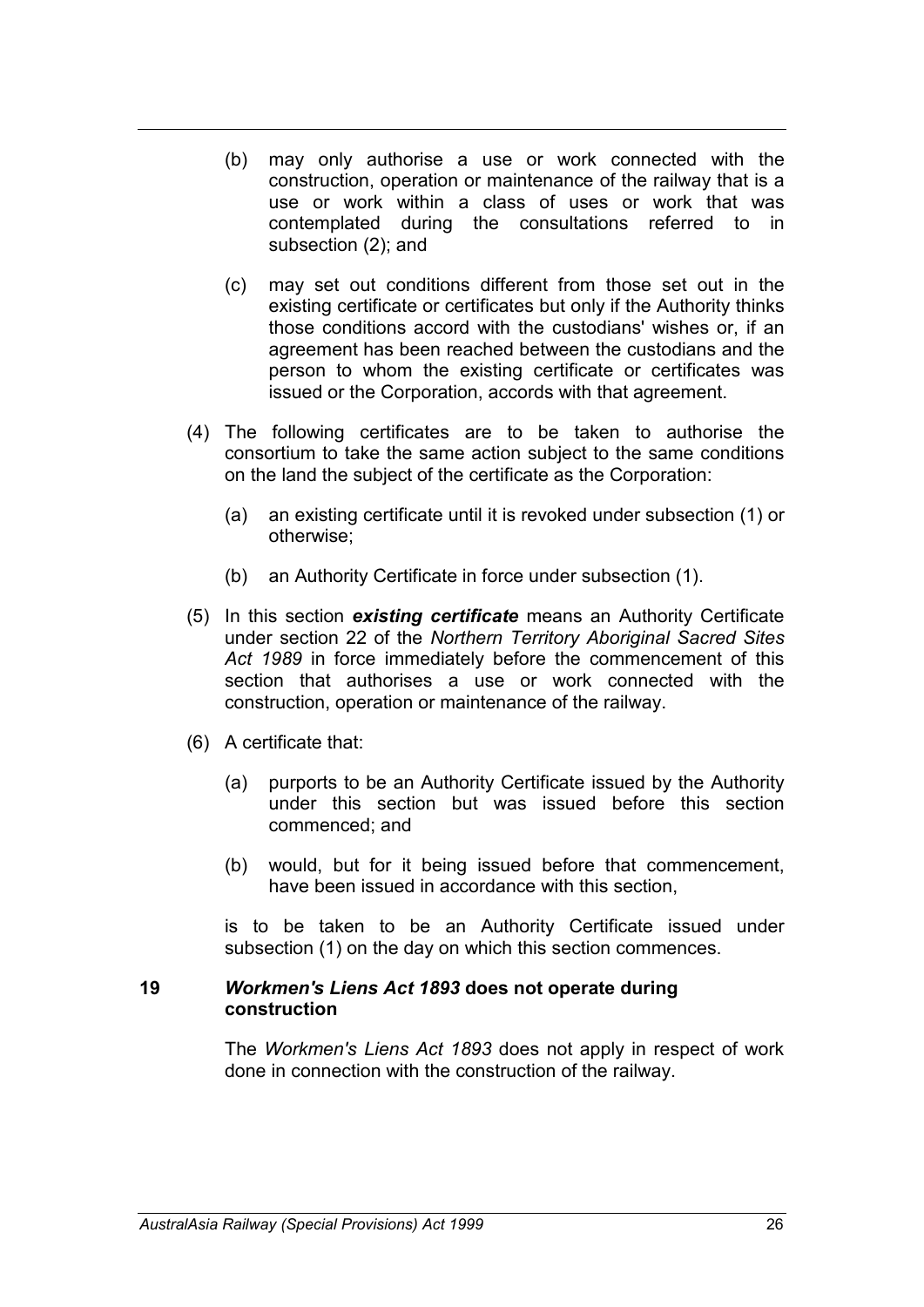### **19A Acquisition on just terms**

- (1) If, but for this section, property is acquired under this Act otherwise than on just terms:
	- (a) the person from whom the property is acquired is entitled to receive just compensation for the acquisition; and
	- (b) a court of competent jurisdiction may determine the amount of the compensation or make the orders necessary to ensure that the compensation is on just terms.
- (2) Compensation under subsection (1) is payable by the Territory.

#### **19B Proceedings involving Crown**

- (1) Subject to this section:
	- (a) relevant proceedings may be brought and conducted by or against the Territory Crown in a South Australian court; and
	- (b) relevant proceedings may be brought and conducted by or against the South Australian Crown in a Territory court.
- (2) For the purposes of bringing and conducting relevant proceedings by or against the South Australian Crown in a Territory court and for the purposes of determining the rights and liabilities of the South Australian Crown in those proceedings, the following Acts of South Australia apply as laws of the Territory:
	- (a) the *Alice Springs to Darwin Railway Act 1997*;
	- (b) the *Crown Proceedings Act 1992*;
	- (c) an Act prescribed by regulation for the purposes of this subsection.
- (3) An Act that applies as a law of the Territory under subsection (2) will be the Act as in force from time to time unless, in the case of the *Crown Proceeding Act 1992*, the consortium, as part of bringing or conducting relevant proceedings, elects to apply that Act in force immediately before the commencement of this section (and then that election will have effect accordingly).
- (4) Subject to subsection (3), the *Acts Interpretation Act 1915* of South Australia applies as a law of the Territory in respect of the Acts referred to in subsection (2) and instruments under those Acts.
- (5) The *Interpretation Act 1978* does not apply in respect of the Acts referred to in subsection (2) or instruments under those Acts.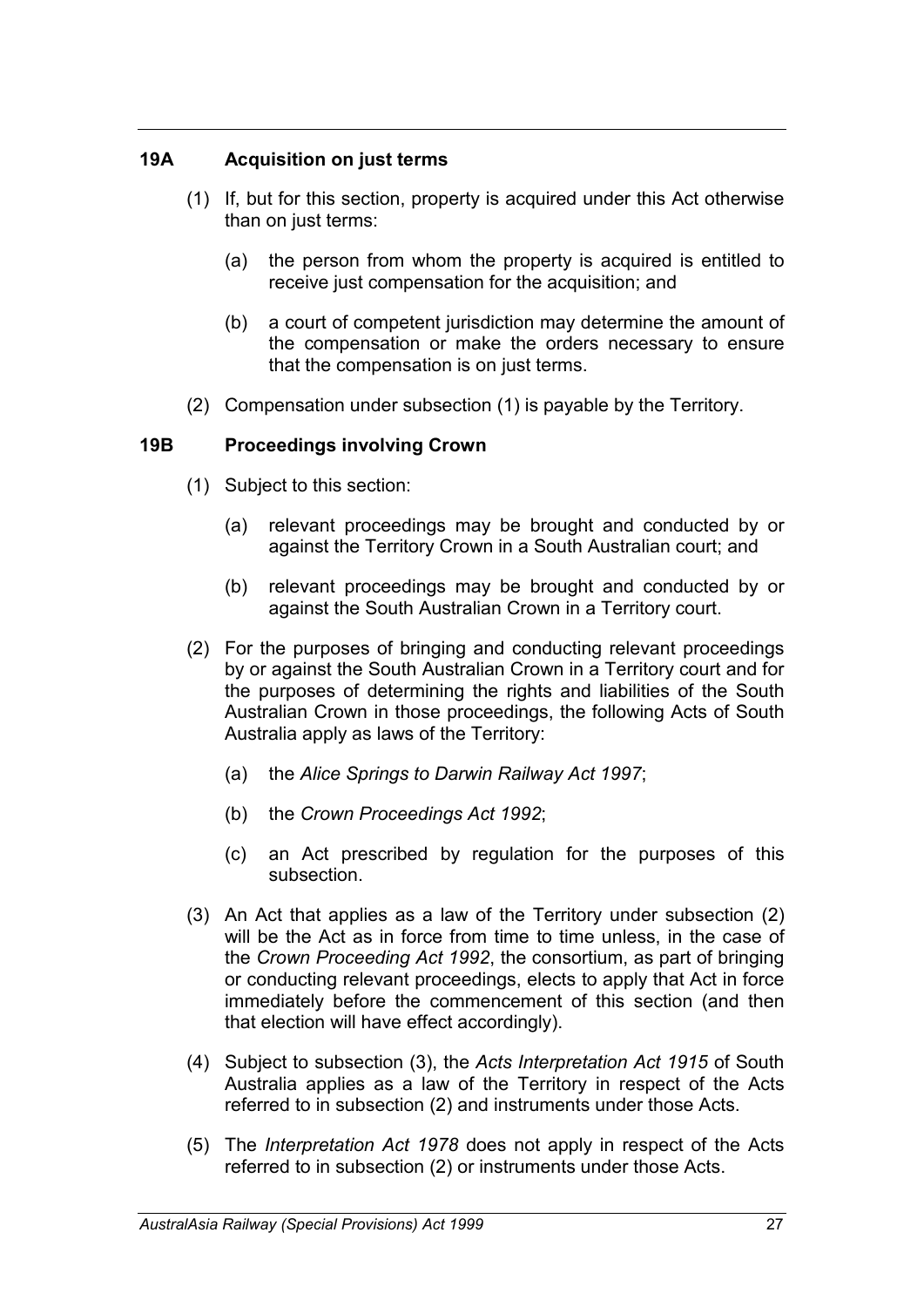- (6) Without affecting the application of the *Crown Proceedings Act 1993* with respect to relevant proceedings brought or conducted by or against the Territory Crown in a Territory court (including proceedings to which the South Australian Crown is also a party), that Act does not apply in respect of relevant proceedings brought or conducted by or against the South Australian Crown in a Territory court (including proceedings to which the Territory Crown is also a party) or for the purposes of determining the rights and liabilities of the South Australian Crown in any such relevant proceedings.
- (7) For the purposes of bringing relevant proceedings by or against the Territory in a South Australian court, the Legislative Assembly consents to the Parliament of South Australia applying the *AustralAsia Railway (Special Provisions) Act 1999* and the *Crown Proceedings Act 1993* as laws of South Australia.
- (8) The doctrine of executive necessity, to the extent (if any) that it applies in the Territory, does not apply to the Territory Crown in relation to its rights and obligation under the Concession Deed.
- (9) In this section:

*Crown* includes:

- (a) a Minister, instrumentality or agency of the Crown;
- (b) a body or person declared by regulation to be an instrumentality or agency of the Crown for the purposes of a particular reference to the Crown in this section.

*relevant proceedings* means civil proceedings arising out of or connected with the construction, operation or maintenance of the railway.

*South Australian Crown* means the Crown in right of South Australia.

*Territory Crown* means the Crown in right of the Territory.

# **20 Regulations**

- (1) The Administrator may make regulations, not inconsistent with this Act, prescribing matters:
	- (a) required or permitted by this Act to be prescribed; or
	- (b) necessary or convenient to be prescribed for carrying out or giving effect to this Act.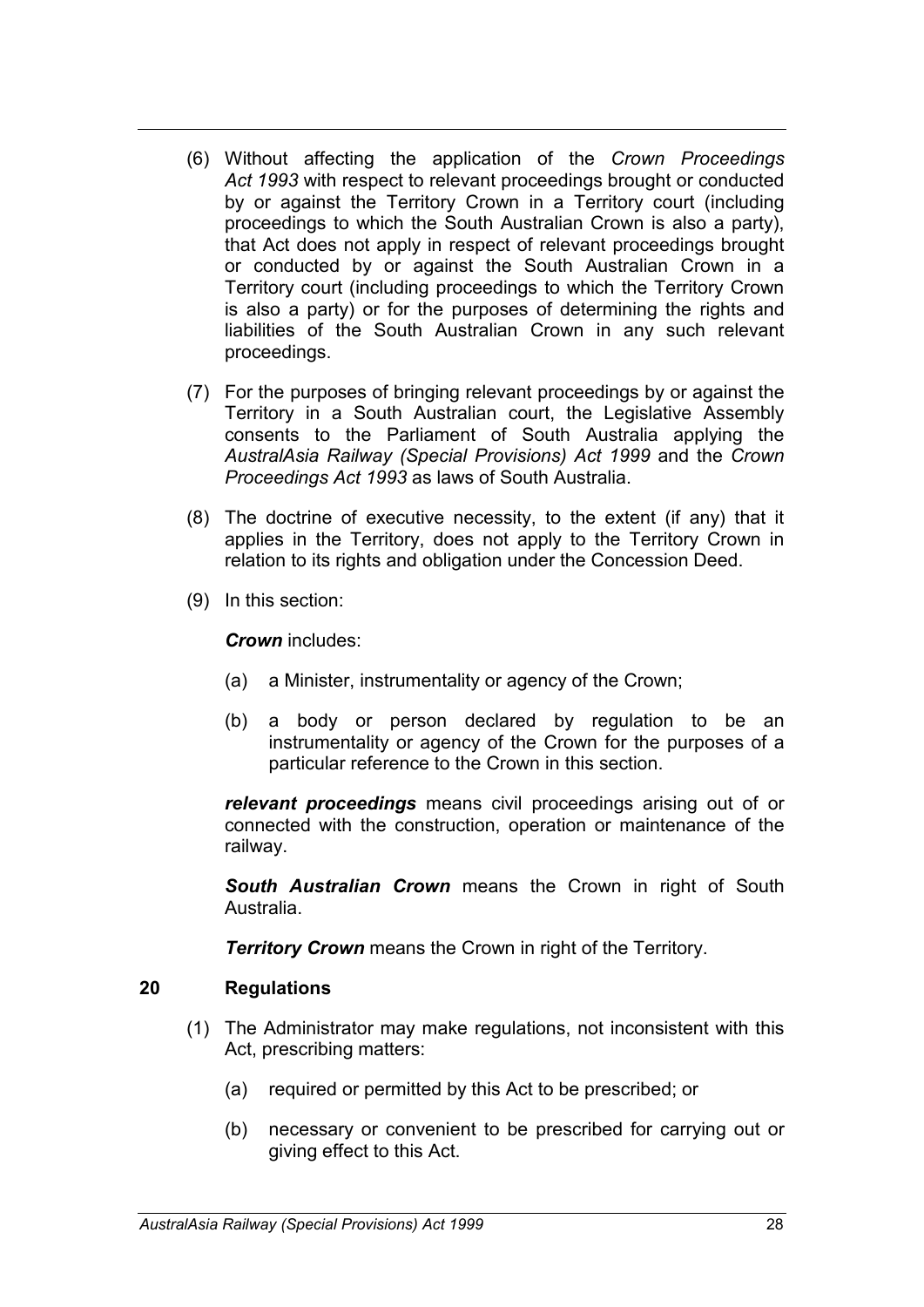- (2) In addition to the power to make regulations under subsection (1), the Administrator may make regulations:
	- (a) amending, or modifying the operation of, this Act (other than this section) or any other Act in relation to any matter arising from, connected with or consequential upon the construction of the railway; or
	- (b) containing savings or transitional provisions connected with or consequential upon the enactment of this Act or an amendment or modification under paragraph (a).
- (3) Regulations made under subsection (2) may be expressed to have taken effect on a day earlier than the day on which the regulations are made, other than a day earlier than the day on which this section commences.
- (4) The Administrator may only make regulations under subsection (2) during the 12 months commencing on the day on which this section commences.

### **21 Protocols**

- (1) The Minister and the Minister responsible for the administration of the *Rail Safety (National Uniform Legislation) Act 2012* may jointly, by notice in the *Gazette*, make protocols setting out procedures, requirements and other matters to facilitate rail safety in connection with the railway.
- (1A) Before making a protocol, the Ministers must consult with the consortium, and any other persons the Ministers consider have relevant interests or expertise, about the protocol.
	- (2) A person must comply with a protocol.

Maximum penalty: 50 penalty units.

(3) If, in complying with a protocol, a person contravenes or fails to comply with the *Rail Safety (National Uniform Legislation) Act 2012* or an instrument of a legislative or administrative character made under that Act, the person is not criminally liable under that Act for the act done or omitted to be done in complying with the protocol.

#### **22 Transitional matters for** *Mineral Titles Act 2010*

(1) The authorization mentioned in repealed section 16(1) continues in force after the commencement day, in relation to the *corridor general reserved land*, as if it were the mineral authority mentioned in section 16(1).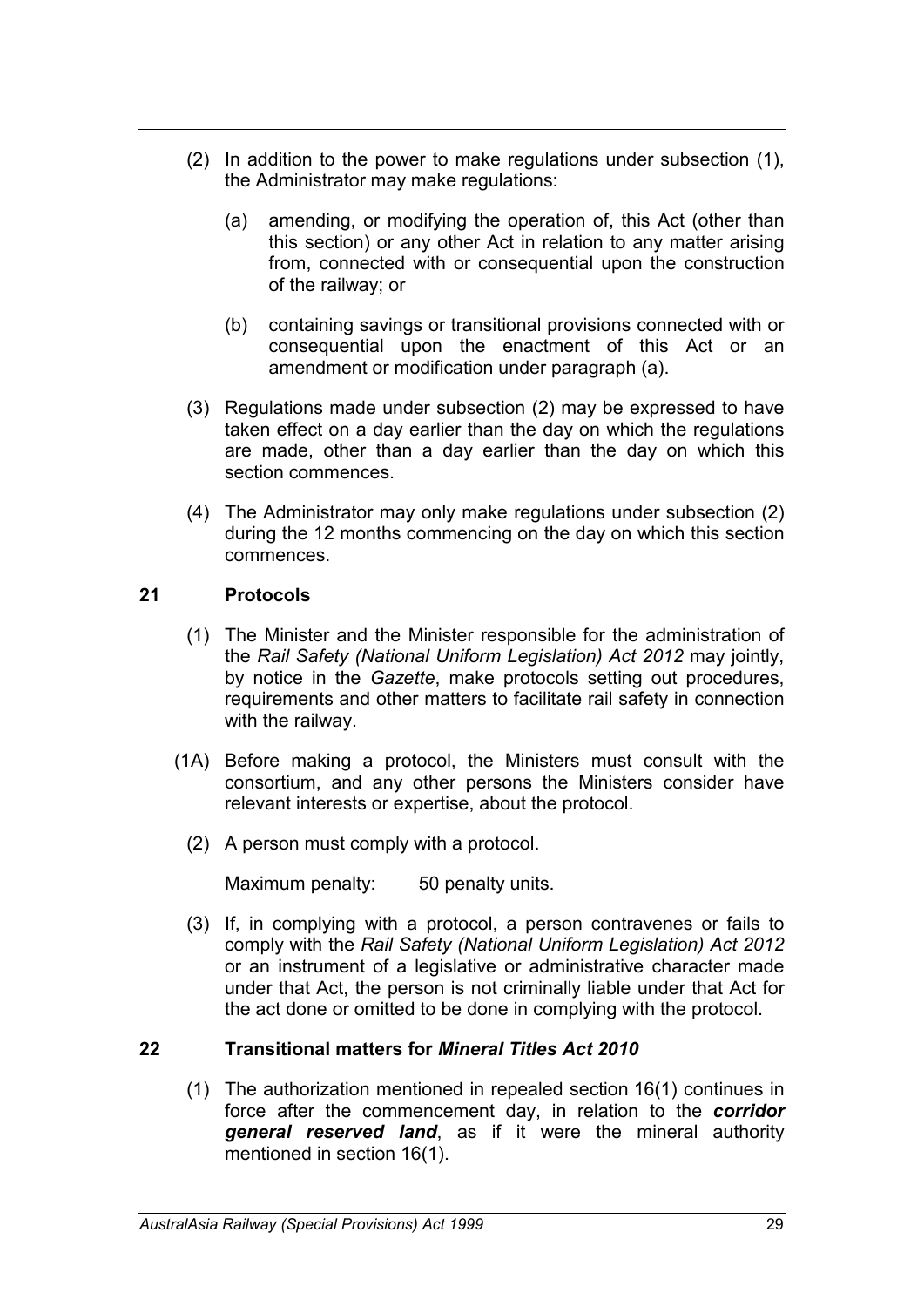- (2) If a person holds a right of access granted as specified in repealed section 16A, the right of access to the corridor continues in force after the commencement day.
- (3) Despite the concurrent operation of repealed section 15 and the instrument mentioned in section 15(1) during the transitional period, if an exploration licence, exploration retention licence or mining tenement was granted under the *Mining Act 1980* during that period for an area within the temporary railway reserve:
	- (a) the granting of the licence or tenement was validly done; and
	- (b) anything done during the transitional period in the temporary railway reserve under the licence or tenement that was authorised to be done under the *Mining Act 1980*, as in force during the transitional period, was validly done; and
	- (c) the occupation of mining land and use of that land by the consortium for mining extractive minerals authorised by section 16, as in force during the transitional period, was validly done.
- (4) In this section:

*commencement day* means the day on which Part 12 of the *Mineral Titles Act 2010* commences.

*mining land*, in relation to an exploration licence, exploration retention licence or mining tenement mentioned in subsection (3), means land to which the licence or tenement relates.

*repealed*, in relation to a specified provision, means that provision of this Act as in force immediately before the commencement of the *Mineral Titles Act 2010*.

*temporary railway reserve* means the land between the boundary of the Town of Alice Springs and the boundary of the City of Darwin that is within 400 metres of either side of the centreline of the corridor, excluding the corridor general reserved land.

*transitional period* means the period from 6 July 2004 to the day immediately before the commencement day.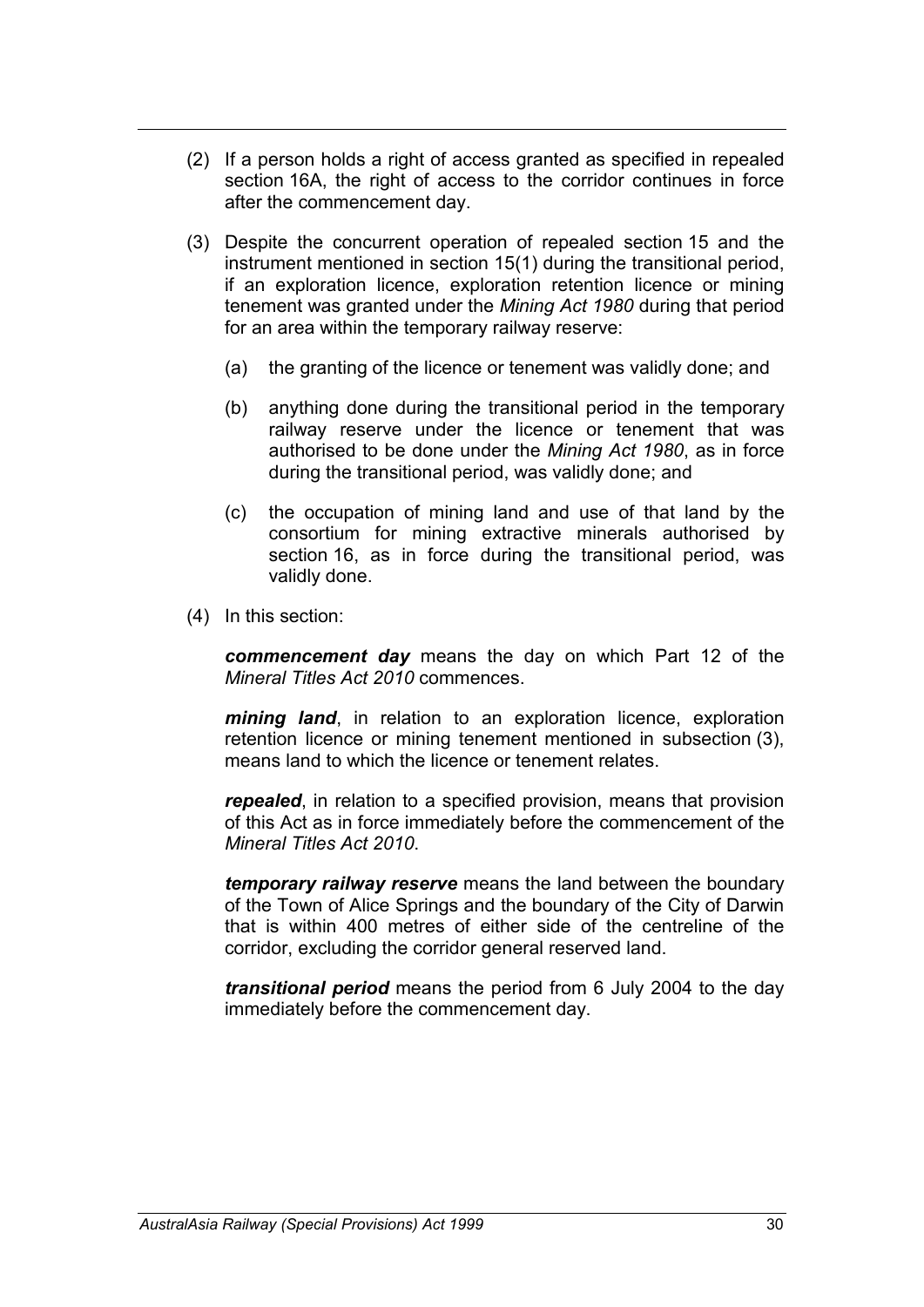#### **ENDNOTES**

**1 KEY**

Key to abbreviations

| amd $=$ amended       | $od = order$                        |
|-----------------------|-------------------------------------|
| $app = appendix$      | $om = omitted$                      |
| $bl = by-law$         | $pt = Part$                         |
| $ch = Chapter$        | $r =$ regulation/rule               |
| $cl = clause$         | $rem = remainder$                   |
| div = Division        | renum = renumbered                  |
| exp = expires/expired | $rep = repeated$                    |
| $f =$ forms           | $s =$ section                       |
| <b>Gaz = Gazette</b>  | sch = Schedule                      |
| $hdg =$ heading       | sdiv = Subdivision                  |
| ins = inserted        | <b>SL = Subordinate Legislation</b> |
| It = $long$ title     | sub = substituted                   |
| $nc = not$ commenced  |                                     |

**2000)**

#### **2 LIST OF LEGISLATION**

#### *AustralAsia Railway (Special Provisions) Act 1999* **(Act No. 65, 1999)**

|       |             | Adou diAoid Mainhay (Opeolan Froviolono) Act 1999 (Act 110, 00, 1999)            |
|-------|-------------|----------------------------------------------------------------------------------|
|       | Assent date | 14 December 1999                                                                 |
|       | Commenced   | s 5: 19 April 2000 (Gaz S16, 19 April 2000);                                     |
|       |             | s 8: 10 October 2000 (Gaz S54, 10 October 2000);                                 |
|       |             | ss 10, 11 and 13: 19 April 2000; s 15: 4 December 2000                           |
|       |             | (Gaz S59, 4 December 2000); s 20: 14 December 2000                               |
|       |             |                                                                                  |
|       |             | (Gaz S60, 14 December 2000); rem: 23 March 2001                                  |
|       |             | (Gaz S11, 22 March 2001)                                                         |
|       |             | AustralAsia Railway (Special Provisions) Amendment Act 2000 (Act No. 37, 2000)   |
|       | Assent date | 13 July 2000                                                                     |
|       | Commenced   | s 6: 29 September 2000; s 8: 10 October 2000 (Gaz S50,                           |
|       |             | 29 September 2000); rem: 4 December 2000 (Gaz S59,                               |
|       |             | 4 December 2000)                                                                 |
|       |             |                                                                                  |
| 2000) |             | AustralAsia Railway (Special Provisions) Amendment Act (No. 2) 2000 (Act No. 54, |
|       | Assent date | 14 November 2000                                                                 |
|       | Commenced   | s 10: 19 April 2000; s 17: 1 December 2000;                                      |
|       |             | rem: 4 December 2000 (s 2, s 2 AustralAsia Railway (Special                      |
|       |             | Provisions) Act 1999 (Act No. 65, 1999), Gaz S16,                                |
|       |             |                                                                                  |
|       |             | 19 April 2000, Gaz S54, 10 October 2000, Gaz S59,                                |
|       |             | 4 December 2000, Gaz S60, 14 December 2000, Gaz S11,                             |

22 March 2001, s 2 *AustralAsia Railway (Special Provisions) Amendment Act 2000* (Act No. 37, 2000), *Gaz* S50, 29 September 2000, *Gaz* S59, 4 December 2000, s 2 *Land Title (Consequential Amendments) Act 2000* (Act No. 45, 2000), s 2 *Land Title Act 2000* (Act No. 2, 2000) and *Gaz* G38, 27 September 2000, p 2)

#### *AustralAsia Railway (Special Provisions) Regulations 2000* **(SL No. 61, 2000)**

| <b>Notified</b> | 10 January 2001                                  |
|-----------------|--------------------------------------------------|
| Commenced       | 14 February 2001 (Gaz G6, 14 February 2001, p 3) |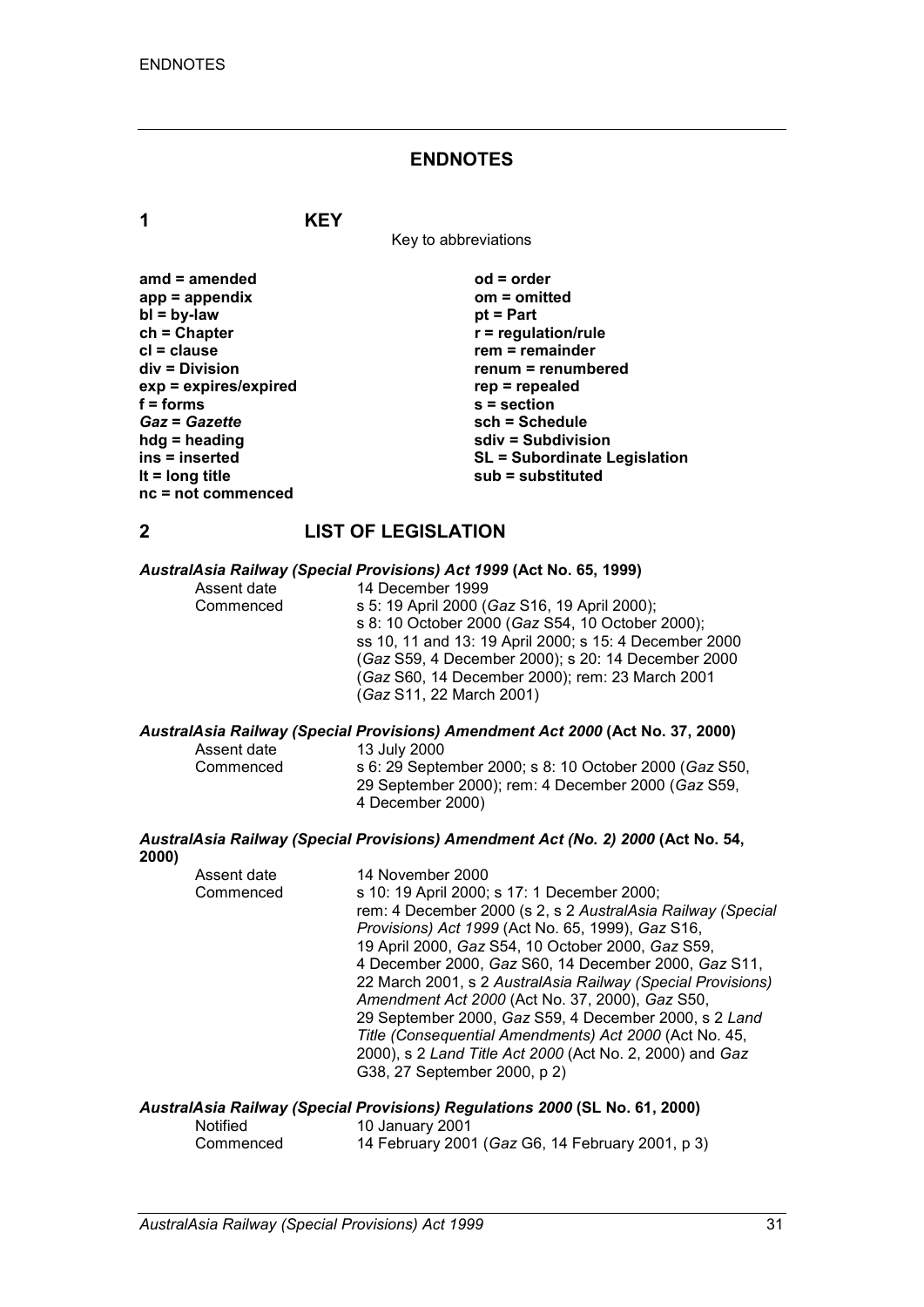|                                                          | Mining Management (Consequential Amendments) Act 2001 (Act No. 42, 2001)                                                  |
|----------------------------------------------------------|---------------------------------------------------------------------------------------------------------------------------|
| Assent date                                              | 19 July 2001                                                                                                              |
| Commenced                                                | 1 January 2002 (s 2, s 2 Mining Management Act 2001 (Act<br>No. 43, 2001) and Gaz G46, 21 November 2001, p 2)             |
|                                                          | AustralAsia Railway (Special Provisions) Amendment Act 2003 (Act No. 58, 2003)                                            |
| Assent date                                              | 15 December 2003                                                                                                          |
| Commenced                                                | 15 December 2003                                                                                                          |
| Statute Law Revision Act 2004 (Act No. 18, 2004)         |                                                                                                                           |
| Assent date                                              | 15 March 2004                                                                                                             |
| Commenced                                                | 1 July 2004 (s 2(2), s 2 Business Tenancies (Fair Dealings)<br>Act 2003 (Act No. 55, 2003) and Gaz G9, 3 March 2004, p 5) |
| Statute Law Revision Act (No. 2) 2004 (Act No. 54, 2004) |                                                                                                                           |
| Assent date                                              | 15 September 2004                                                                                                         |
| Commenced                                                | 27 October 2004 (Gaz G43, 27 October 2004, p 3)                                                                           |
|                                                          | AustralAsia Railway (Special Provisions) Amendment Act 2004 (Act No. 64, 2004)                                            |
| Assent date                                              | 21 December 2004                                                                                                          |
| Commenced                                                | 21 December 2004                                                                                                          |
| Livestock Act 2008 (Act No. 36, 2008)                    |                                                                                                                           |
| Assent date                                              | 8 December 2008                                                                                                           |
| Commenced                                                | 1 September 2009 (Gaz G34, 26 August 2009, p 3)                                                                           |
| Statute Law Revision Act 2009 (Act No. 25, 2009)         |                                                                                                                           |
| Assent date                                              | 1 September 2009<br>16 September 2009 (Gaz G37, 16 September 2009, p 3)                                                   |
| Commenced                                                |                                                                                                                           |
| Rail Safety Act 2010 (Act No. 10, 2010)                  |                                                                                                                           |
| Assent date                                              | 17 March 2010                                                                                                             |
| Commenced                                                | 31 October 2010 (Gaz G40, 6 October 2010, p 2)                                                                            |
| Assent date                                              | Mineral Titles (Consequential Amendments) Act 2010 (Act No. 37, 2010)<br>18 November 2010                                 |
|                                                          | 7 November 2011 (Gaz G41, 12 October 2011, p 5)                                                                           |
| Commenced                                                |                                                                                                                           |
|                                                          | Rail Safety (National Uniform Legislation) Act 2012 (Act No. 27, 2012)                                                    |
| Assent date                                              | 6 December 2012                                                                                                           |
| Commenced                                                | 20 January 2013 (Gaz G1, 2 January 2013, p 3)                                                                             |
|                                                          | Penalties Amendment (Miscellaneous) Act 2013 (Act No. 23, 2013)                                                           |
| Assent date                                              | 12 July 2013                                                                                                              |
| Commenced                                                | 28 August 2013 (Gaz G35, 28 August 2013, p 2)                                                                             |
|                                                          | Local Government Amendment Act 2013 (Act No. 28, 2013)                                                                    |
| Assent date                                              | 8 November 2013                                                                                                           |
| Commenced                                                | 8 November 2013                                                                                                           |
| No. 12, 2015)                                            | Ports Management (Repeals and Related Consequential Amendments) Act 2015 (Act                                             |
| Assent date                                              | 22 May 2015                                                                                                               |
| Commenced                                                | pt 4 (other than ss 52 and 54 to 56): 9 June 2015; ss 52 and                                                              |
|                                                          | 54 to 56: nc; rem: 1 July 2015 (Gaz S57, 9 June 2015, p 2)                                                                |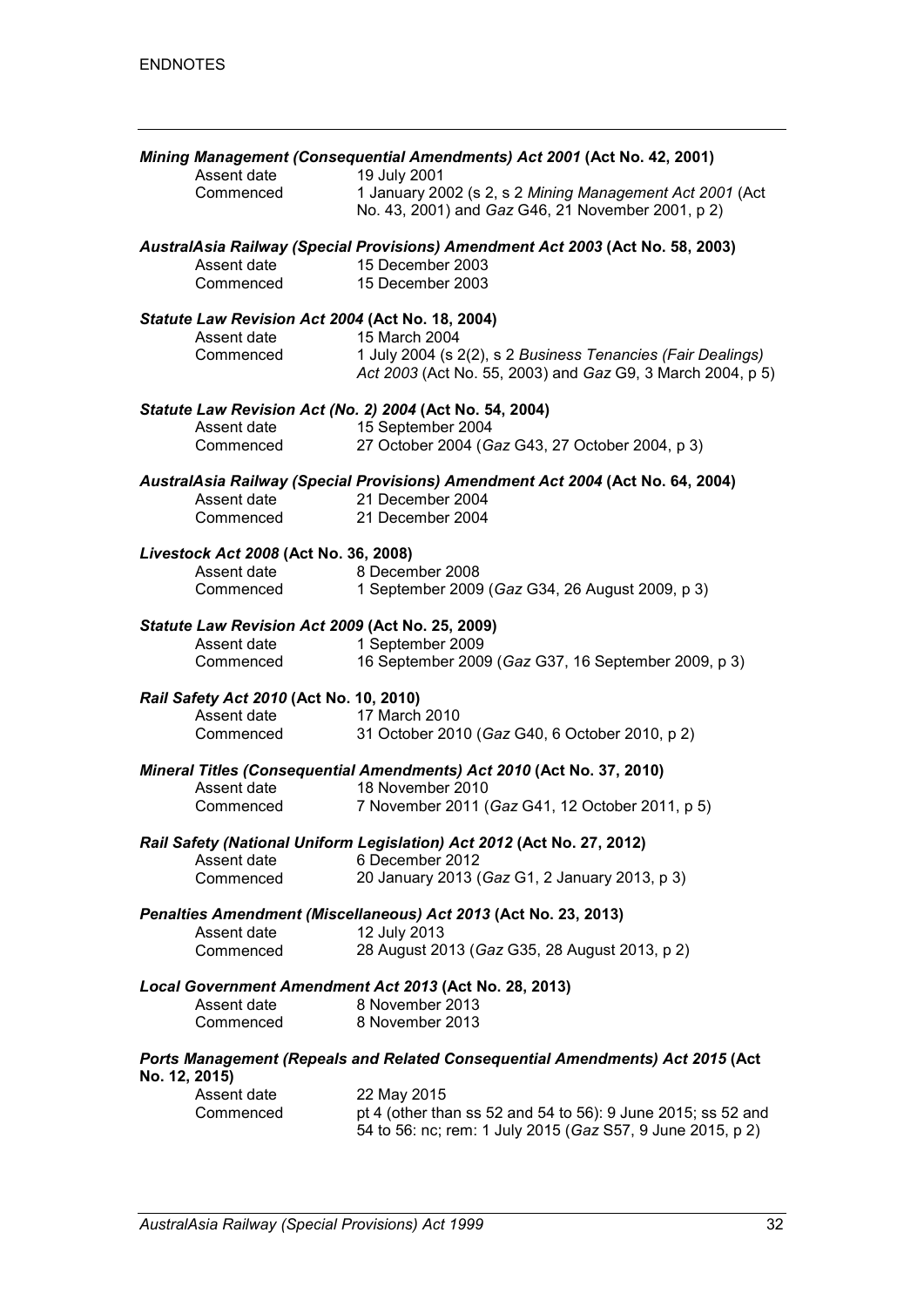### **3 GENERAL AMENDMENTS**

General amendments of a formal nature (which are not referred to in the table of amendments to this reprint) are made by the *Interpretation Legislation Amendment Act 2018* (Act No. 22, 2018) to: ss 1, 5, 5C, 8 to 19, 19B, 21 and 22.

# **4 LIST OF AMENDMENTS**

| s 5          | amd No. 37, 2000, s 4; No. 54, 2000, s 4; No. 37, 2010, s 3               |
|--------------|---------------------------------------------------------------------------|
| s 5A         | ins No. 37, 2000, s 5                                                     |
|              | amd No. 54, 2000, s 5                                                     |
| s 5AA        | ins No. 54, 2000, s 6                                                     |
|              | amd No. 12, 2015, s 65                                                    |
| s 5B         | ins No. 37, 2000, s 5                                                     |
|              | rep SL No. 61, 2000, r 5                                                  |
| s 5C         | ins No. 37, 2000, s 5                                                     |
|              | amd No. 37, 2010, s 3                                                     |
|              |                                                                           |
| s 6          | amd No. 25, 2009, s 10; No. 28, 2013, s 61                                |
| s 8          | sub No. 37, 2000, s 6                                                     |
|              | amd No. 54, 2000, s 7                                                     |
| s 8A         | ins No. 37, 2000, s 6                                                     |
| s 9          | sub No. 37, 2000, s 6                                                     |
| s 9A         | ins No. 37, 2000, s 6                                                     |
| s 9B         | ins No. 54, 2000, s 8                                                     |
| s 10A        | ins No. 37, 2000, s 7                                                     |
|              | sub No. 54, 2000, s 9; SL No. 61, 2000, r 6                               |
|              | amd No. 18, 2004, s 3                                                     |
| s 10AA       | ins SL No. 61, 2000, r 6                                                  |
| s 10B        | ins No. 37, 2000, s 7                                                     |
|              | rep No. 54, 2000, s 9                                                     |
|              | ins by SL No. 61, 2000, r 6                                               |
| s 10C        | ins No. 37, 2000, s 7                                                     |
| s 11         | amd No. 54, 2000, s 10                                                    |
| s 11A        | ins No. 37, 2000, s 8                                                     |
| ss 11B - 11C | ins No. 54, 2000, s 11                                                    |
| s 12         | amd No. 10, 2010, s 209; No. 27, 2012, s 48                               |
| s 12A        | ins No. 37, 2000, s 9                                                     |
| s 13         | amd No. 37, 2000, s 10                                                    |
| s 14         | amd No. 37, 2000, s 11; No. 54, 2000, s 12; SL No. 61, 2000, r 7; No. 58, |
|              | 2003, s3                                                                  |
| s 14A        | ins No. 37, 2000, s 12                                                    |
|              | amd No. 54, 2000, s 13; SL No. 61, 2000, r 8; No. 58, 2003, s 4; No. 54,  |
|              | 2004, s 7                                                                 |
|              |                                                                           |
| s 14B        | ins No. 58, 2003, s 5                                                     |
|              | amd No. 64, 2004, s 2                                                     |
|              | exp No. No. 64, 2004, s 2                                                 |
| s 15         | amd No. 37, 2000, s 13                                                    |
|              | sub No. 37, 2010, s 3                                                     |
| s 16         | amd No. 37, 2000, s 14; No. 42, 2001, s 5                                 |
|              | sub No. 37, 2010, s 3                                                     |
| s 16A        | ins No. 37, 2000, s 15                                                    |
|              | sub No. 37, 2010, s 3                                                     |
| s 16B        | ins No. 37, 2000, s 15                                                    |
| s16C         | ins No. 37, 2000, s 15                                                    |
|              | amd No. 37, 2010, s 3                                                     |
| s 16D        | ins No. 37, 2000, s 15                                                    |
|              | amd No. 36, 2008, s 148                                                   |